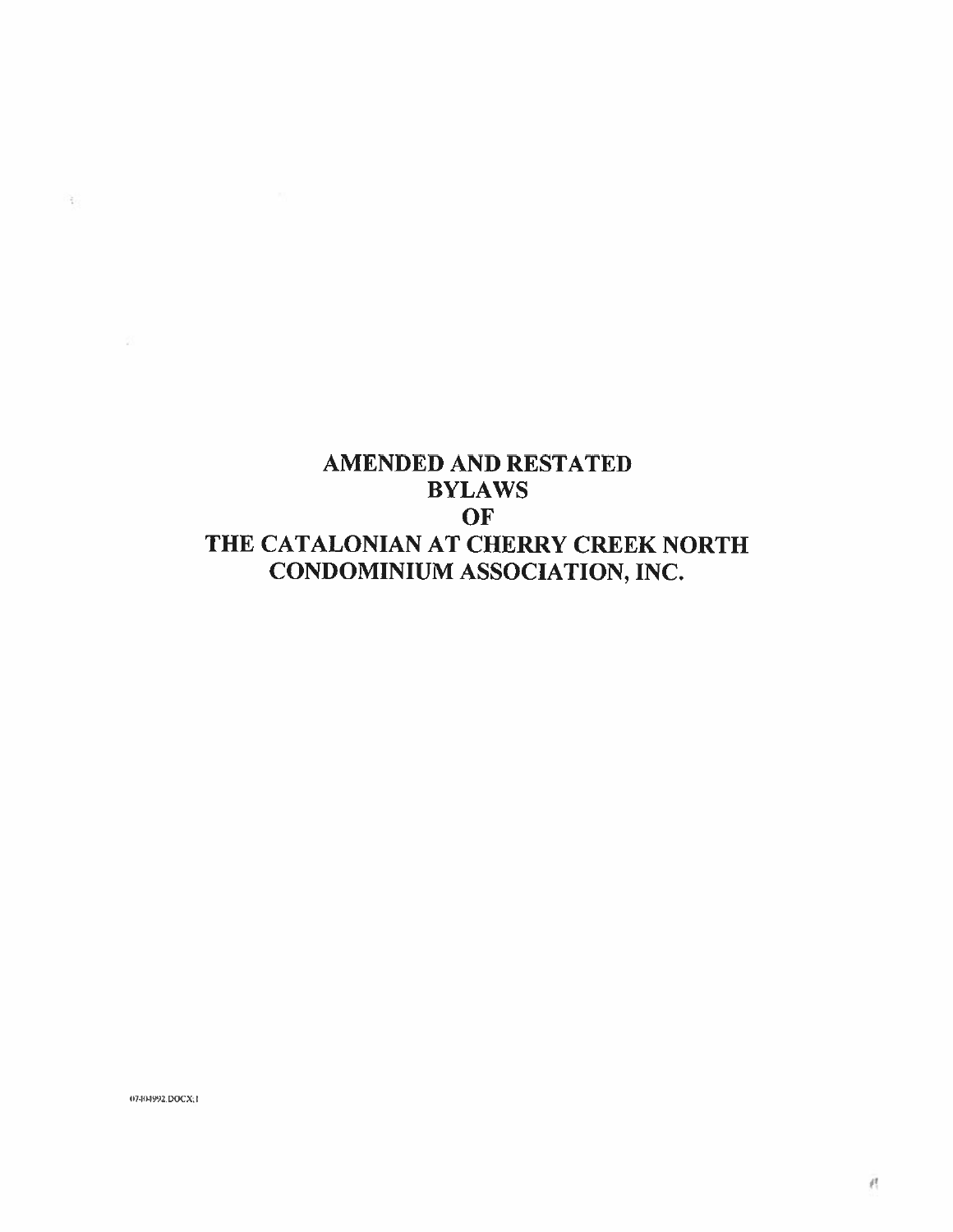# TABLE OF CONTENTS

¢.

| <b>TABLE OF CONTENTS</b> |  |                                                                 |  |  |  |  |
|--------------------------|--|-----------------------------------------------------------------|--|--|--|--|
| <b>ARTICLE 1</b>         |  |                                                                 |  |  |  |  |
| Section 1.1              |  |                                                                 |  |  |  |  |
| Section 1.2              |  |                                                                 |  |  |  |  |
| <b>ARTICLE 2</b>         |  |                                                                 |  |  |  |  |
| <b>ARTICLE 3</b>         |  |                                                                 |  |  |  |  |
| Section 3.1              |  |                                                                 |  |  |  |  |
| Section 3.2              |  |                                                                 |  |  |  |  |
| Section 3.3              |  |                                                                 |  |  |  |  |
| Section 3.4              |  |                                                                 |  |  |  |  |
| <b>ARTICLE 4</b>         |  |                                                                 |  |  |  |  |
| Section 4.1              |  |                                                                 |  |  |  |  |
| Section 4.2              |  |                                                                 |  |  |  |  |
| Section 4.3              |  |                                                                 |  |  |  |  |
| Section 4.4              |  |                                                                 |  |  |  |  |
| Section 4.5              |  |                                                                 |  |  |  |  |
| Section 4.6              |  |                                                                 |  |  |  |  |
| Section 4.7              |  |                                                                 |  |  |  |  |
| Section 4.8              |  |                                                                 |  |  |  |  |
| Section 4.9              |  |                                                                 |  |  |  |  |
| Section 4.10             |  |                                                                 |  |  |  |  |
| Section 4.11             |  |                                                                 |  |  |  |  |
| Section 4.12             |  | Telephone or Electronic Communication in Lieu of Attendance.  7 |  |  |  |  |
| Section 4.13             |  |                                                                 |  |  |  |  |
| Section 4.14             |  |                                                                 |  |  |  |  |
| Section 4.15             |  |                                                                 |  |  |  |  |
| <b>ARTICLE 5</b>         |  |                                                                 |  |  |  |  |
| Section 5.1              |  |                                                                 |  |  |  |  |
| Section 5.2              |  |                                                                 |  |  |  |  |
| Section 5.3              |  |                                                                 |  |  |  |  |
| Section 5.4              |  |                                                                 |  |  |  |  |
| Section 5.5              |  |                                                                 |  |  |  |  |
| Section 5.6              |  |                                                                 |  |  |  |  |
| Section 5.7              |  |                                                                 |  |  |  |  |
| Section 5.8              |  |                                                                 |  |  |  |  |
| ARTICLE 6                |  |                                                                 |  |  |  |  |
| Section 6.1              |  |                                                                 |  |  |  |  |
| Section 6.2              |  |                                                                 |  |  |  |  |
| Section 6.3              |  |                                                                 |  |  |  |  |
| Section 6.4              |  |                                                                 |  |  |  |  |
| Section 6.5              |  |                                                                 |  |  |  |  |
| Section 6.6              |  |                                                                 |  |  |  |  |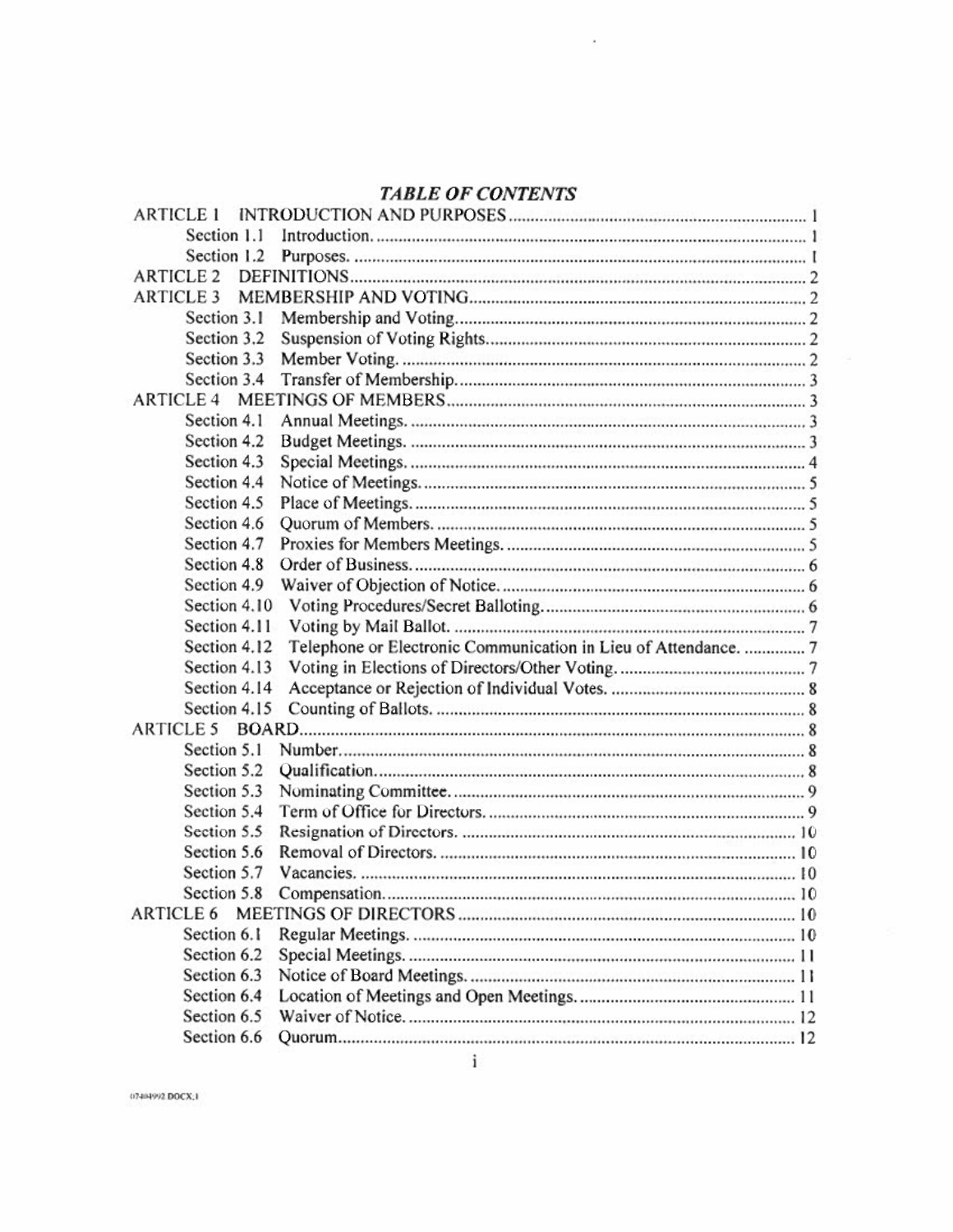| Section 6.7       |                                                                  |  |
|-------------------|------------------------------------------------------------------|--|
| Section 6.8       |                                                                  |  |
| Section 6.9       | Telephone or Electronic Communication in Lieu of Attendance.  13 |  |
| Section 6.10      |                                                                  |  |
| <b>ARTICLE 7</b>  | POWERS AND DUTIES OF THE BOARD OF DIRECTORS  13                  |  |
| Section 7.1       |                                                                  |  |
| Section 7.2       |                                                                  |  |
| Section 7.3       |                                                                  |  |
| <b>ARTICLE 8</b>  |                                                                  |  |
| Section 8.1       |                                                                  |  |
| Section 8.2       |                                                                  |  |
| Section 8.3       |                                                                  |  |
| Section 8.4       |                                                                  |  |
| Section 8.5       |                                                                  |  |
| Section 8.6       |                                                                  |  |
| Section 8.7       |                                                                  |  |
| Section 8.8       | Requirements for Association Funds and Financial Statements 17   |  |
| <b>ARTICLE 9</b>  |                                                                  |  |
| Section 9.1       |                                                                  |  |
| Section 9.2       |                                                                  |  |
| <b>ARTICLE 10</b> |                                                                  |  |
| Section 10.1      |                                                                  |  |
| Section 10.2      |                                                                  |  |
| Section 10.3      |                                                                  |  |
| ARTICLE 11        |                                                                  |  |
| Section 11.1      |                                                                  |  |
| <b>ARTICLE 12</b> |                                                                  |  |
| Section 12.1      |                                                                  |  |
| Section 12.2      |                                                                  |  |
|                   |                                                                  |  |
| Section 12.3      |                                                                  |  |
| Section 12.4      |                                                                  |  |
| Section 12.5      |                                                                  |  |
| <b>ARTICLE 13</b> |                                                                  |  |
| Section 13.1      |                                                                  |  |
| Section 13.2      |                                                                  |  |
| Section 13.3      |                                                                  |  |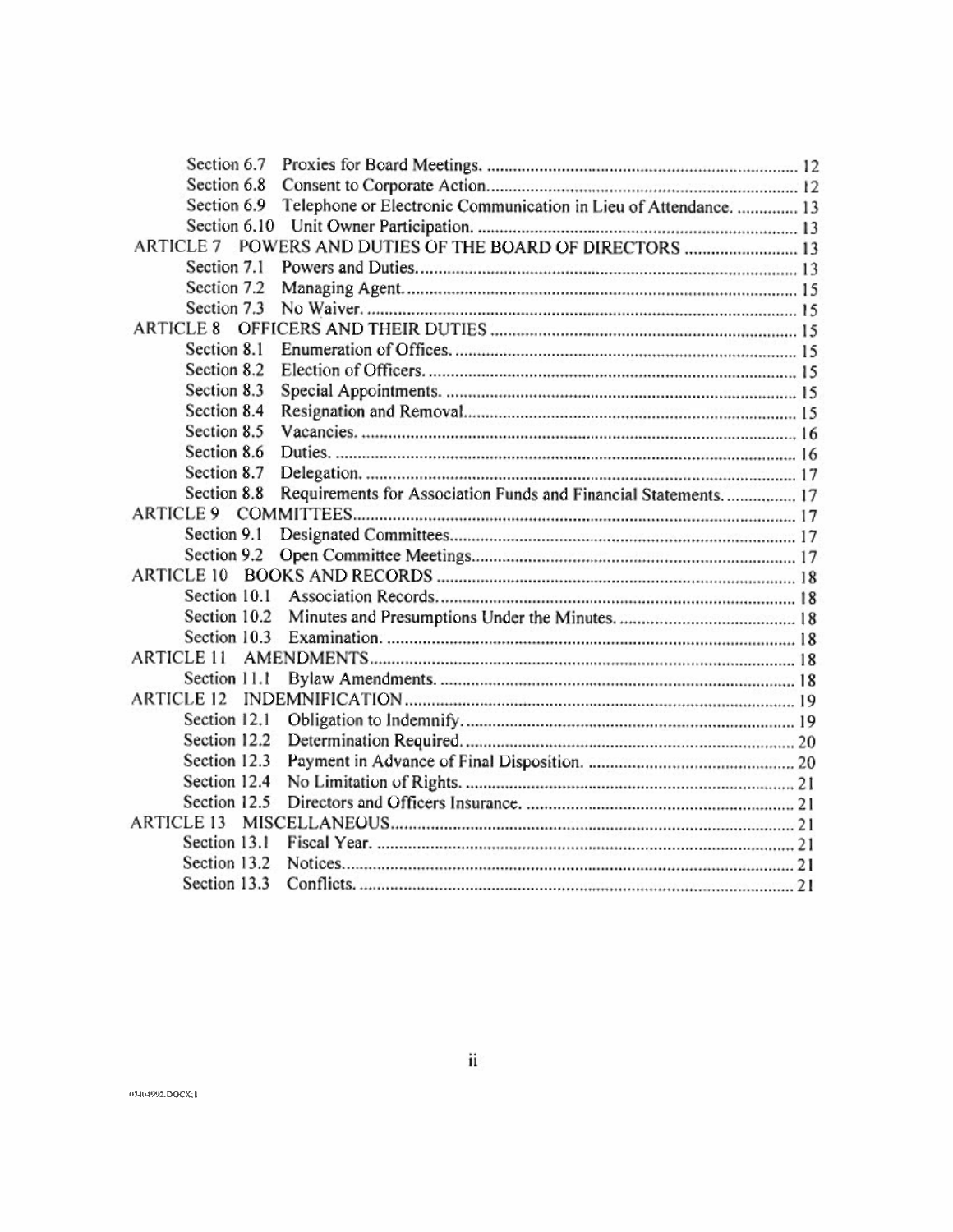#### AMENDED AND RESTATED

#### BYLAWS

#### OF

## THE CATALONIAN AT CHERRY CREEK NORTH CONDOMINIUM ASSOCIATION, INC.

#### RECITALS

The Catalonian at Cherry Creek North Condominium Association, Inc., a Colorado nonprofit corporation ("Association"), certifies that:

- (1) The Association and its Members desire to amend and restate the Bylaws currently in effect as set forth below.
- (2) The provisions set forth in these Amended and Restated Bylaws supersede and replace the existing Bylaws and all amendments.

The Bylaws of the Association are hereby amended by striking in their entirety Articles <sup>I</sup> through XII, inclusive, and by substituting the following:

## ARTICLE 1 INTRODUCTION AND PURPOSES

Section 1.1 Introduction.

These Amended and Restated Bylaws are adopted for the regulation, management and I hese Amended and Restated Bylaws are adopted for the regulation, management and<br>governance of the affairs of the Association. The Association was organized as a Colorado<br>nonprofit corporation under Colorado law to act as nonprofit corporation under Colorado law to act as the Association under The Condominium<br>Declaration of The Catalonian at Cherry Creek North Condominiums, as may be amended (the "Declaration").

Section 1.2 Purposes.

The purposes for which the Association is formed are:

(a) to protect the value and desirability ofThe Catalonian at Cherry Creek North Condominiums community (the "Community") and the Units;

07404992.DOCX:1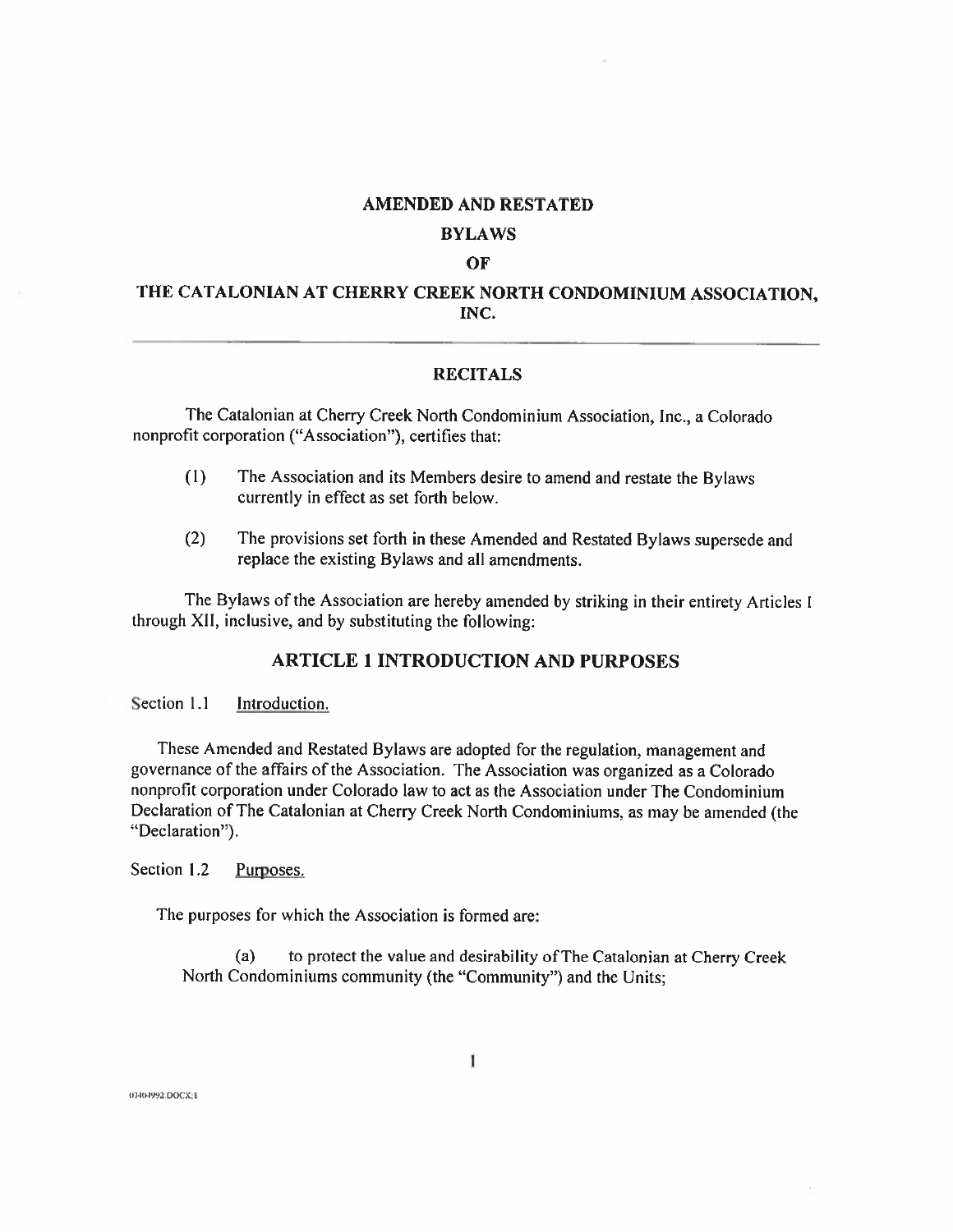(b) to further the interests of the residents of the Community and Members of the Association;

- (c) to be the owners association provided for in the Declaration;
- (d) to operate and govern the Community; and

(e) to provide for the administration, maintenance, preservation and architectural review of the Units and Common Elements within the Community.

### ARTICLE 2 DEFINITIONS

The definitions set forth in the Declaration and/or by Colorado law shall apply to all capitalized terms contained in these Bylaws, unless otherwise noted.

## ARTICLE 3 MEMBERSHIP AND VOTING

Section 3.1 Membership and Voting.

Every person who is an Owner shall be a Member of the Association. Membership shall be appurtenant to and may not be separated from ownership of any Unit. Ownership of a Unit shall be the sole qualification for membership. Votes shall be allocated pursuant to the Declaration. Fractional and cumulative voting are prohibited.

## Section 3.2 Suspension of Voting Rights.

During any period in which an Owner shall be in default in the payment of any Assessment, including interest, fines, late fees, attorney fees and costs, levied by the Association, the voting rights of the Owner shall be deemed suspended by the Board of Directors, without notice or hearing, until the Assessment has been paid. Voting rights and use rights of an Owner may also be suspended for other violations for <sup>a</sup> period not to exceed <sup>60</sup> days or during any period of violation, whichever is greater.

Section 3.3 Member Voting.

(a) At all meetings of Members, each Member eligible to vote may vote in person or by proxy.

(b) Ifonly one of several Owners of a Unit is present at a meeting of the Association, the Owner present is entitled to cast the vote allocated to such Unit.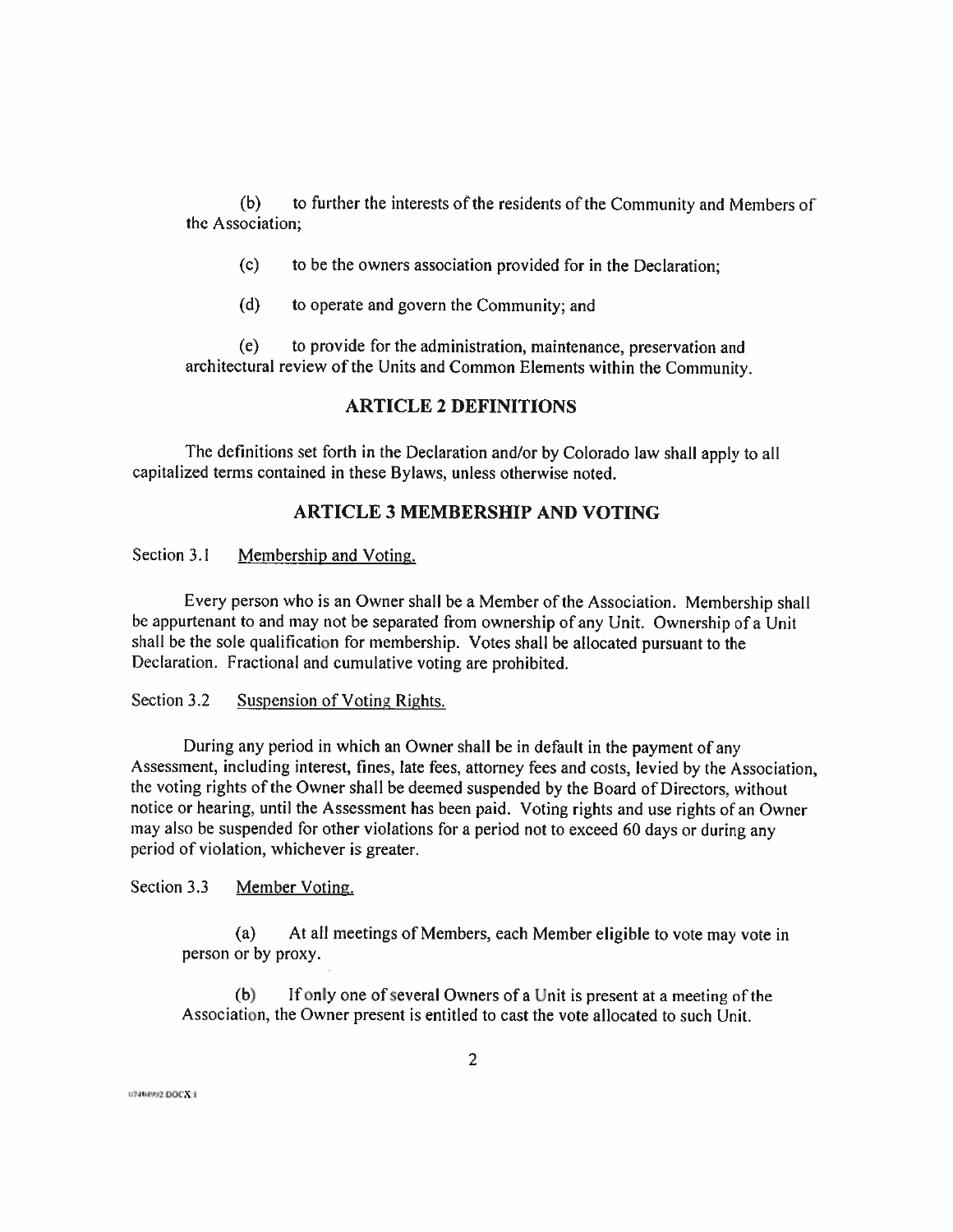(c) If more than one ofthe Owners is present, the vote allocated to the Unit may be cast only in accordance with the agreement of a majority of those Owners. Majority agreement exists if any one of the Owners casts the vote allocated to the Unit without protest being made promptly to the person presiding over the meeting by another Owner of the Unit. In the event of disagreement between or among co-Owners and an attempt by two or more of them to cast such vote or votes, such vote or votes shall not be counted.

(d) The vote of <sup>a</sup> corporation, partnership, limited liability company, or other legal entity may be cast by any officer, director, trustee, partner, manager, or member of such corporation, partnership, limited liability company, or other legal entity in the absence of express notice of the designation of a specific person to the Board of Directors.

(e) The chair of the meeting may require reasonable evidence that a person voting on behalf of a corporation, partnership or business trust Owner is qualified to vote.

(f) Votes allocated to Units owned by the Association may not be cast by the Board.

## Section 3.4 Transfer of Membership.

Transfers of membership shall be made on the books of the Association only upon presentation of evidence, satisfactory to the Association, of the transfer of ownership of the Unit to which the membership is appurtenant.

## ARTICLE 4 MEETINGS OF MEMBERS

Section 4.1 Annual Meetings.

An annual meeting ofthe Members shall be held during each ofthe Association's fiscal years, at such time of the year and date as determined by the Board. The directors shall be years, at such time of the year and date as determined by the Board. The directors shall be<br>elected by the Members at the annual meeting, in accordance with the provisions of these<br>Bylaws. The Members may transact other bu Bylaws. The Members may transact other business as may properly come before them at the annual meeting. Failure to hold an annual meeting shall not be considered a forfeiture or dissolution of the Association.

Section 4.2 Budget Meetings.

Meetings to consider proposed budgets shall be called in accordance with the Act. The Act's budget process to be followed is as follows:

u?4(MvW OOCX.I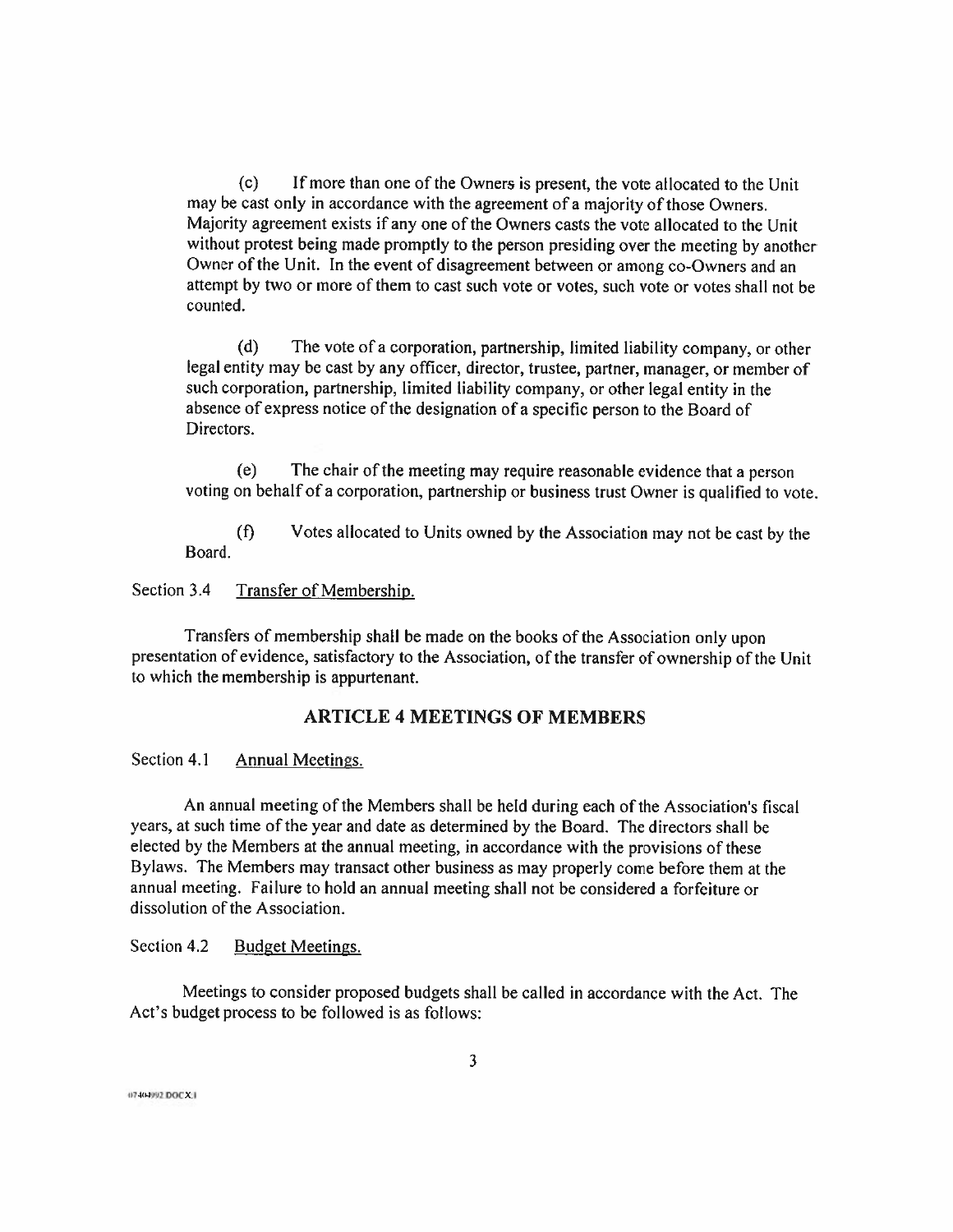(a) Effective the first full fiscal year after these Bylaws are adopted and become effective, and for each year thereafter, the Board of Directors of the Association is to prepare and approve a proposed budget at least annually.

Within 90 days after the Board of Director's adoption of the proposed budget, or such longer time as allowed by the Act, the Board of Directors must mail or otherwise deliver, including posting the proposed budget on the association's website, a summary of the proposed budget to all Members, and set a date for a meeting to consider the proposed budget. The meeting must occur within a reasonable time after mailing or other delivery of the summary, or as allowed in the Bylaws. (b)

(c) Notice for the meeting at which the budget will be considered must be mailed not less than <sup>10</sup> days nor more than <sup>50</sup> days before the meeting.

(d) At the meeting, unless Members holding at least a majority of the votes entitled to be cast in the Association, or any higher percentage as may be set forth in the Declaration, vote to reject the proposed budget, the proposed budget becomes the approved budget of the Association.

(e) <sup>A</sup> quorum is not required at the meeting ifthe meeting is just a budget meeting. If the meeting is also an annual or special meeting at which other business is to be conducted, a quorum is required for other business to be conducted at the annual or special meeting, but not for consideration of the budget.

(f) In the event the proposed budget is rejected, the budget last ratified is continued until such time as a subsequent budget proposed by the Board of Directors is ratified.

## Section 4.3 Special Meetings.

Special meetings of the Association may be called by the president, by a majority of the members of the Board of Directors or by the secretary upon receipt of a petition signed by Owners holding at least 20% of the votes in the Association. The form of notice, date, time and place of the meeting shall be determined by the Board. If a notice for a special meeting demanded pursuant to petition is not given by the secretary within 30 days after the date the written demand or demands are delivered to the secretary, the person(s) signing the demand or demands may set the time and place of the meeting and give notice, pursuant to the terms of these Bylaws. Any meeting called under this Section shall be conducted by the president of the Board, or in his/her absence, a person chosen by a majority of the Board. In the event no Board members are in attendance, a chairperson for the meeting shall be elected by a majority of the Members present at the meeting, and that chairperson shall conduct the meeting.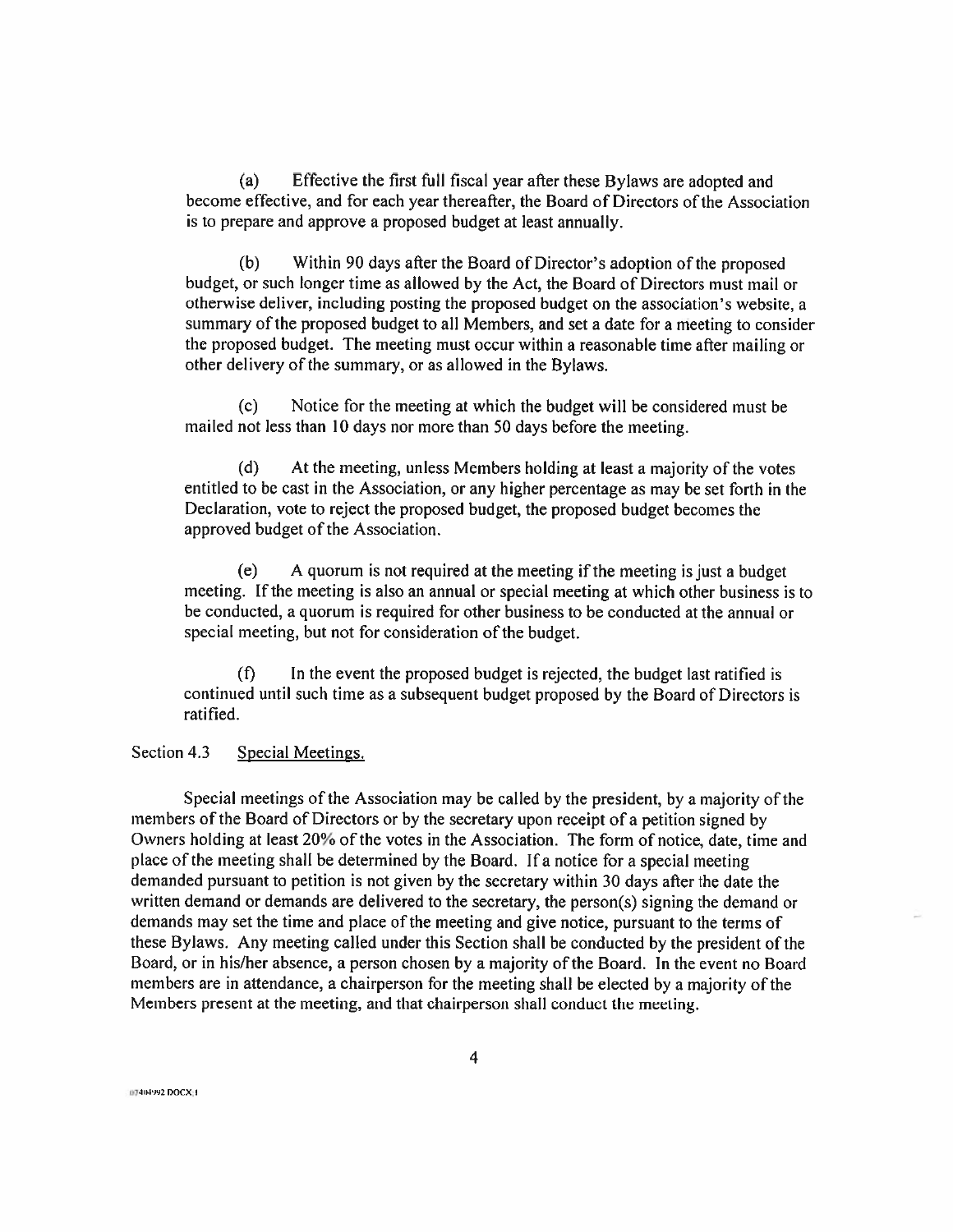#### Section 4.4 Notice of Meetings.

Notice of each meeting of the Members shall be physically posted in a conspicuous place if feasible and practicable at least <sup>24</sup> hours prior to any meeting of the Members. Written notice of each meeting of Members shall be given by, or at the direction of, the secretary or person authorized to call the meeting, by mailing a copy of the notice, postage prepaid, or by personal delivery, at least <sup>10</sup> days before, but not more than <sup>50</sup> days before the meeting to each Member, addressed to the Member's address last appearing on the books of the Association, or supplied by a Member to the Association for the purpose of notice.

In addition to mailing, but not in lieu of, notice may also be sent by any other means permitted by the Colorado Revised Nonprofit Corporation Act, including, but not limited to, e mail delivery. If the Association has the ability to give electronic notice, the Association shall email notice of the Members' meeting to any Member who requests, and who provides his or her e-mail address to the Association in addition to the above specified delivery of notice. Any such e-mail notice shall be given at least 24 hours prior to the meeting. The notice shall specify the place, day and hour of the meeting and, in the case of a special meeting, the purpose of the meeting. No matters shall be heard nor action adopted at a special meeting except as stated in the notice.

## Section 4.5 Place of Meetings.

Meetings of the Members shall be held in the Community, in any other location in the Denver metropolitan area, or in any other suitable place convenient to the Members, as may be designated by the chair of the meeting.

## Section 4.6 Quorum of Members.

The presence of Members holding at least 20% of the votes entitled to be cast in the Association at any meeting, in person or by proxy, shall constitute a quorum for any action except as otherwise provided in the Governing Documents.

Section 4.7 Proxies for Members Meetings.

(a) The vote allocated to a Unit may be cast under a proxy duly executed by an Owner.

(b) All proxies shall be in writing and filed with the secretary or designee of the Association.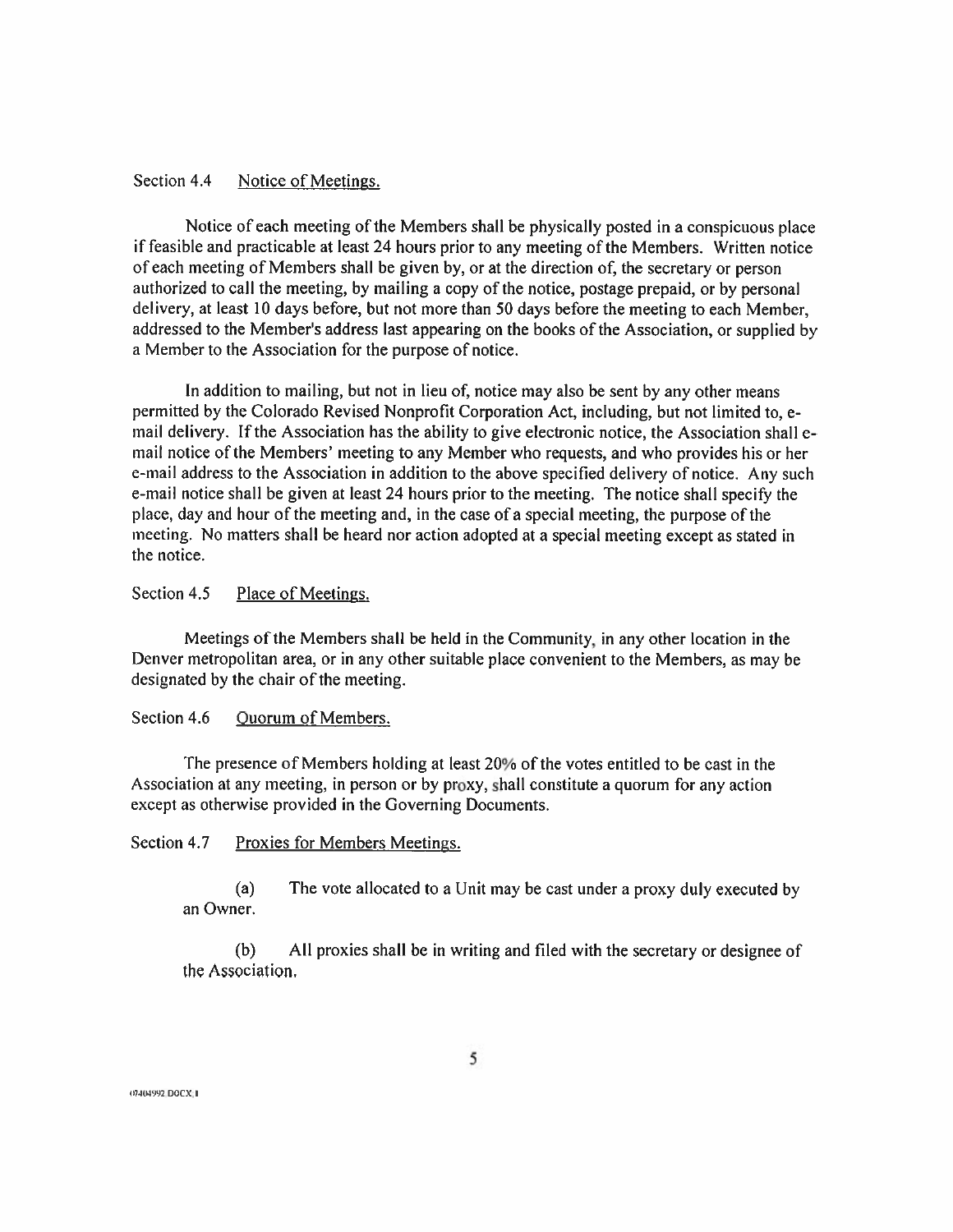(c) If a Unit is owned by more than one person, each Owner of the Unit may vote or register protest to the casting of the vote by the other Owners of the Unit through <sup>a</sup> duly executed proxy. In the event of disagreement between or among co-Owners and an attempt by two or more of them to cast such vote or votes, such vote or votes shall not be counted.

(d) An Owner may revoke a proxy given under this section by written notice of revocation to the person presiding over a meeting ofthe Association or by attending the meeting and voting in person, after giving actual notice to the person presiding over the meeting of the Owner's intent to do so.

(e) <sup>A</sup> proxy is void if it is not dated.

 $(f)$  A proxy terminates 11 months after its date, unless it specifies a different term or <sup>a</sup> specific purpose, or upon sale of the Unit for which the proxy was issued.

(g) Proxies obtained through fraud or misrepresentation are invalid as determined in the sole discretion of the Secretary of the Association.

#### Section 4.8 Order of Business.

The Board may establish the order of business for all meetings of the Board or Members. Failure to strictly follow Robert's Rules of Order shall not invalidate any action taken at a meeting of the Board or Members.

#### Section 4.9 Waiver of Objection of Notice.

<sup>A</sup> Member's attendance at a meeting waives objection to lack of notice or defective notice of the meeting, unless the Member, at the beginning of the meeting, objects to holding the meeting or transacting business at the meeting because of lack of notice or defective notice. Further, a Member's attendance at a meeting waives objection to consideration of a particular matter at the meeting that is not within the purpose or purposes described in the meeting notice, unless the Member objects to considering the matter when it is presented.

Section 4.10 Voting Procedures/Secret Balloting.

(a) Secret ballots must be used for any actions in which secret ballots are required by Colorado law.

(b) All other voting may be by voice, by show of hands, by consent, by mail, by electronic means, by proxy, by written ballot, or as otherwise determined by the Board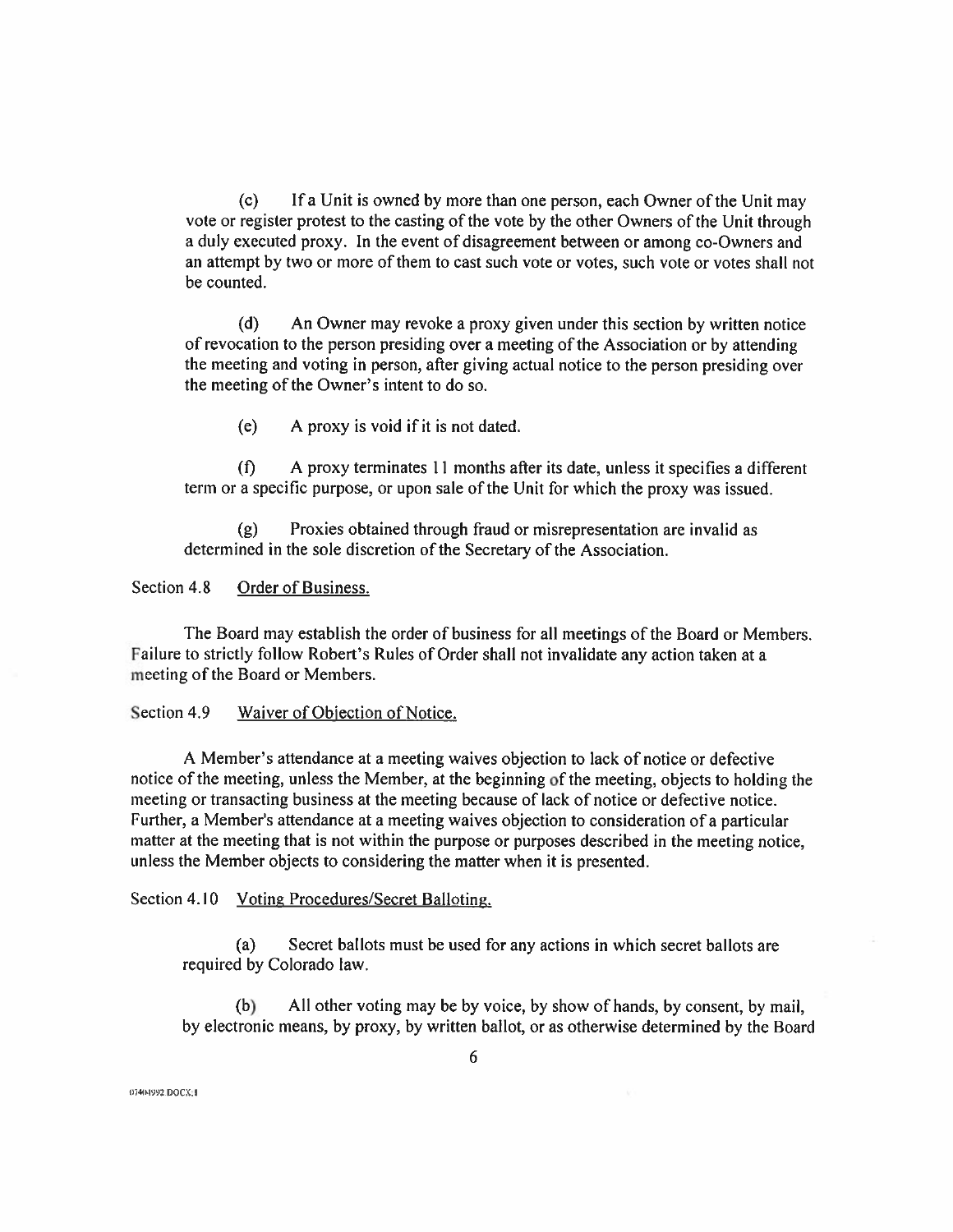of Directors prior to the meeting or by a majority ofthe Members present at a meeting.

## Section 4.11 Voting by Mail Ballot.

In any instance where a vote of the Members is required or permitted to be taken at <sup>a</sup> meeting of the Members, such vote may be taken by written ballot in lieu of a meeting, pursuant to this Section. In case of a vote by written ballot in lieu of a meeting, the secretary shall mail or deliver written notice and a ballot to all Members. The notice shall include: (i) <sup>a</sup> statement of the proposed action, (ii) a statement that Members are entitled to vote for or against such proposal, (iii) a date at least <sup>10</sup> days after the date such entified to vote for or against such proposal, (iii) a date at least 10 days after the da<br>notice shall have been given on or before which all ballots must be received by the<br>Association, (iv) the number of ballots which mu Association, (iv) the number of ballots which must be received to meet the quorum requirement and the percentage of votes received needed to carry the vote; and (v) state the time by which the ballots must be received by the Association to be counted. The notice shall also be accompanied by written information sufficient to permit each person casting such ballot to reach an informed decision on the matter. (a)

(b) The Association may conduct elections of directors by mail, in its sole discretion, and pursuant to procedures adopted by it; *provided however*, that any procedures adopted shall provide for notice to Members of the opportunity to run for a vacant position and/or nominate any Member of the Association for a vacant position, subject to the nominated Member's consent.

(c) <sup>A</sup> written mail ballot, once received by the Association, may not be revoked.

Section 4.12 Telephone or Electronic Communication in Lieu of Attendance.

Members may attend meetings by using an electronic or telephonic communication method whereby the Member may be heard by the other Members and may hear the deliberations of the other Members on any matter properly brought at the meeting. The Member's vote shall be counted and the presence noted as if that Member were present in person.

#### Section 4.13 Voting in Elections of Directors/Other Voting.

In an election of directors, candidates receiving the largest number of votes shall be elected. On all other items, the vote of Members holding a majority of the votes cast shall be binding upon all Members for all purposes except where a higher percentage vote is required in the Governing Documents, as amended, or by law.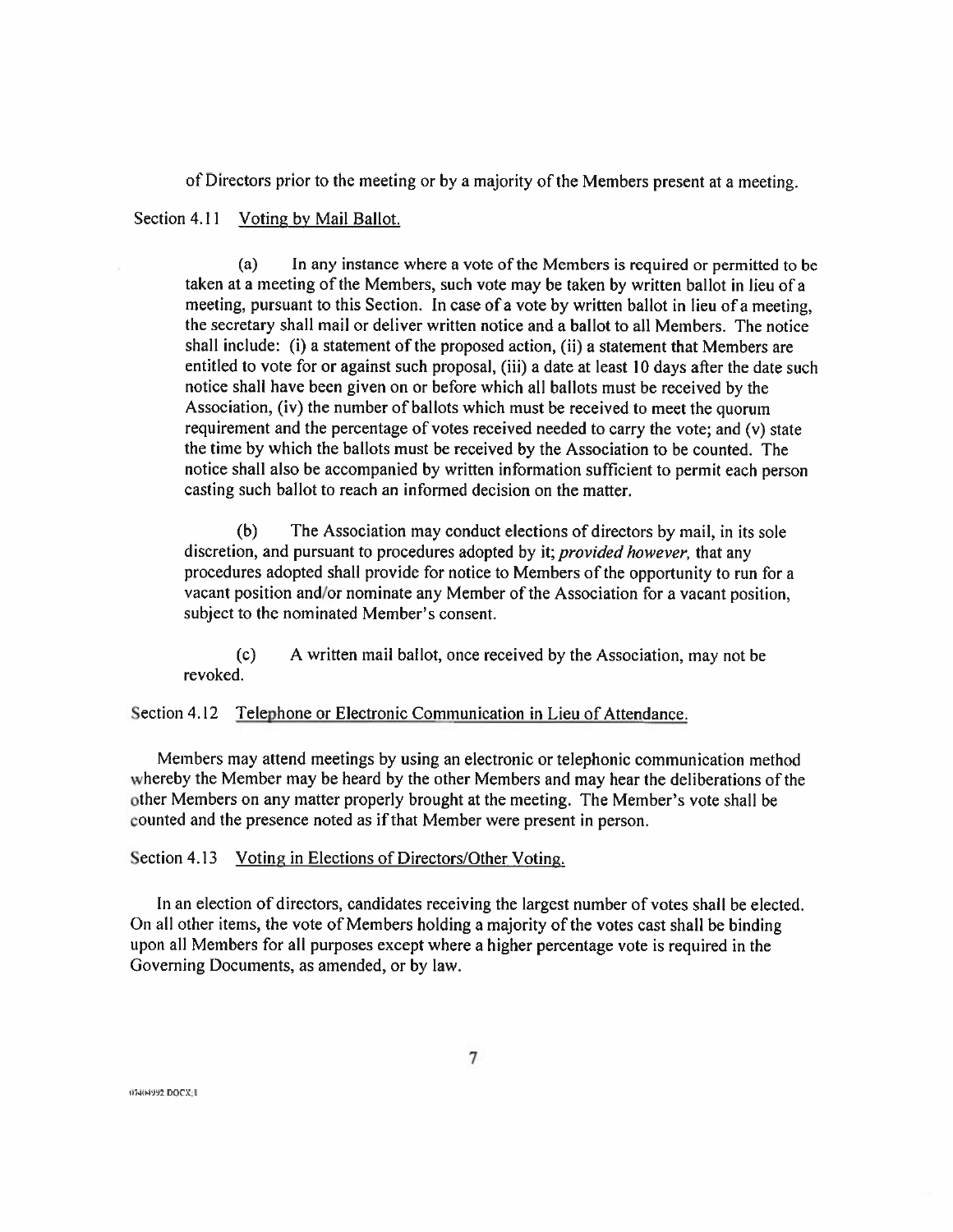## Section 4.14 Acceptance or Rejection of Individual Votes.

The Association has the right to reject a vote, consent, written ballot, waiver, proxy appointment or proxy appointment revocation when it has a reasonable, good faith basis to doubt the validity of the signature or the signatory' s authority to sign for the Owner. The Association and its officer or agent who accepts or rejects any of the above in good faith is not liable for any damages that may result from the acceptance or rejection. Unless a court decides otherwise, any action taken on the acceptance or rejection of any of the above will be deemed valid.

#### Section 4.15 Counting of Ballots.

All ballots shall be counted by <sup>a</sup> neutral third party, or a committee ofvolunteers who are Owners and are not Board members and not candidates in a contested election, selected or Owners and are not Board members and not candidates in a contested election, selected or<br>appointed at an open meeting in a fair manner by the chair of the Board or person presiding at<br>such meeting or as otherwise required such meeting or as otherwise required by law and as may be further defined by policy or procedures of the Association.

## ARTICLE 5 BOARD

## Section 5.1 Number.

The affairs of the Association shall be governed by a Board of Directors which shall consist of anywhere from three to five members, elected or appointed as provided below. The number of directors on the Board at the time of adoption of these Bylaws is three, but this number may be changed within the foregoing range by formal resolution of the Board. In the case where through removal or resignation, the total number of Board members is less than three, the Board will be considered properly constituted until such vacancies are filled.

## Section 5.2 Qualification.

(a) Directors shall be Owners.

(b) Only one Owner per Unit, eligible to vote, current in the payment of Assessments, and otherwise in good standing, may be elected to, or appointed to fill a vacancy on the Board.

(c) Ifany Unit is owned by a partnership, trust, corporation, limited liability company, or other legal entity, any officer, partner, director, manager, member, trustee, or employee of that entity shall be eligible to serve as a director.

(d) Any Owner who is more than <sup>30</sup> days delinquent in payment of any Assessment shall not be qualified to serve on the Board.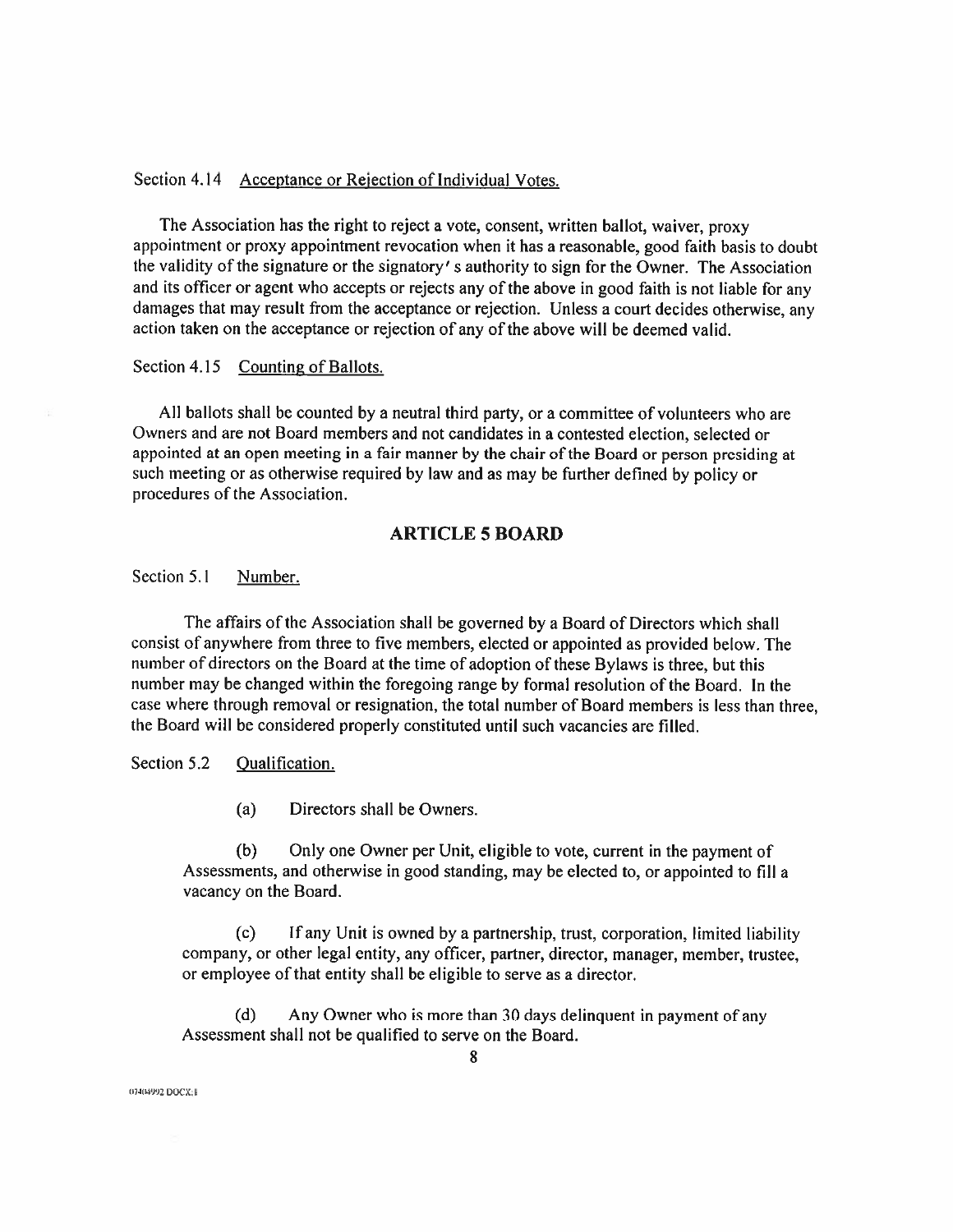(e) Any director who has unexcused absences from three consecutive Board meetings shall not be qualified to serve on the Board. An absence will be excused ifthe absent Board member notifies the Board president of the planned absence and the reason for the absence at least three days before the meeting, and a majority of the remaining Board members approve the absence as being for a valid purpose.

(f) Any Owner who is in violation of any provision of the Governing Documents of the Association for more than <sup>30</sup> days, after notice and the opportunity for a hearing, shall not be qualified to serve on the Board.

(g) Any Owner who initiates or maintains an adversarial judicial proceeding of any type or initiation of arbitration against the Association shall not be qualified to serve on the Board for the duration of the proceeding.

Once elected or appointed, each director is encouraged to and shall, to the extent required by law, attend at least one educational program per year related to the management, operation or law of community associations. The director shall be entitled to reimbursement of any actual or necessary expenses incurred in attending such educational program(s), as long as approved, in advance, by the Board of Directors. Any such expenses shall be treated as a Common Expense. (h)

(i) If, by the affirmative vote of the remaining members of the Board, a director is deemed not qualified to serve on the Board, the director's position shall be deemed vacant by resignation.

#### Section 5.3 Nominating Committee.

Nomination for election to the Board of Directors may be made by a nominating committee. The composition of the nominating committee, if appointed, shall be appointed by the Board of Directors a reasonable period of time prior to each annual meeting of the Members. The nominating committee, if appointed, shall make as many nominations for election to the Board of Directors as it shall, in its discretion, determine, but not less than the number of vacancies that are to be filled. The nominating committee shall then provide a slate of candidates to be considered for election a reasonable period of time prior to the annual meeting of the Members, or such other meeting of the Members at which the election of a director(s) shall be conducted.

## Section 5.4 Term of Office for Directors.

The term of office of directors shall be two years. The terms ofthe directors shall be staggered.

t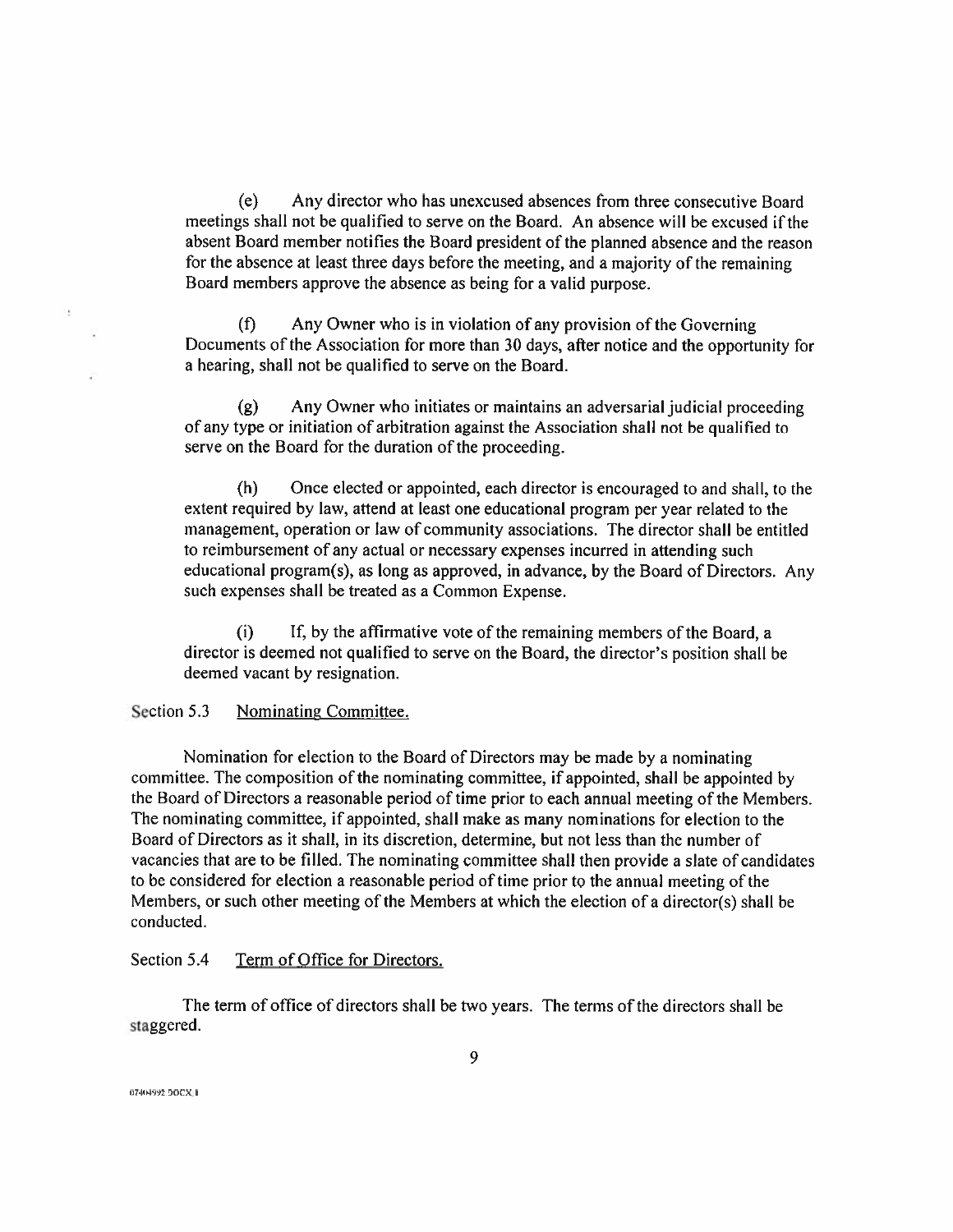## Section 5.5 Resignation of Directors.

Any director may resign at any time by giving written notice to the president, to the secretary or to the Board of Directors stating the effective date of the resignation. Acceptance of a resignation shall not be necessary to make the resignation effective.

## Section 5.6 Removal of Directors.

(a) One or more directors or the entire Board of Directors may be removed at a Special Meeting of Members called pursuant to these Bylaws, with or without cause, by a vote of at least 67% ofthe Members present and entitled to vote at a meeting at which a quorum is present. Notice of a Special Meeting of the Members to remove directors shall set forth that the meeting is being conducted for that purpose and shall be provided to every Member of the Association, including the directors sought to be removed, as provided in these Bylaws. Directors sought to be removed shall have the right to be present at this meeting and shall be given the opportunity to speak to the Members prior to a vote to remove being taken.

(b) In the event of removal of one or more directors, a successor shall be elected by the Members at the meeting to serve for the unexpired term of his or her predecessor.

## Section 5.7 Vacancies.

Vacancies on the Board caused by any reason (other than removal) may be filled by appointment by a majority vote of the remaining Board at any time after the occurrence of the vacancy, even though the directors present at that meeting may constitute less than a quorum. Each person so appointed shall be a director who shall serve for the remainder ofthe unexpired term.

#### Section 5.8 Compensation.

No director shall receive compensation for any service the director may render as a director to the Association. However, any director may be reimbursed for actual expenses incurred in the performance of Association duties, if allowed by state law.

## ARTICLE 6 MEETINGS OF DIRECTORS

Section 6.1 Regular Meetings.

Regular meetings of the Board of Directors shall be held at such times, place and hour as may be fixed by the Board. The Board may set a schedule of regular meetings by resolution, and

**DT-HAPP2 DOCX: I**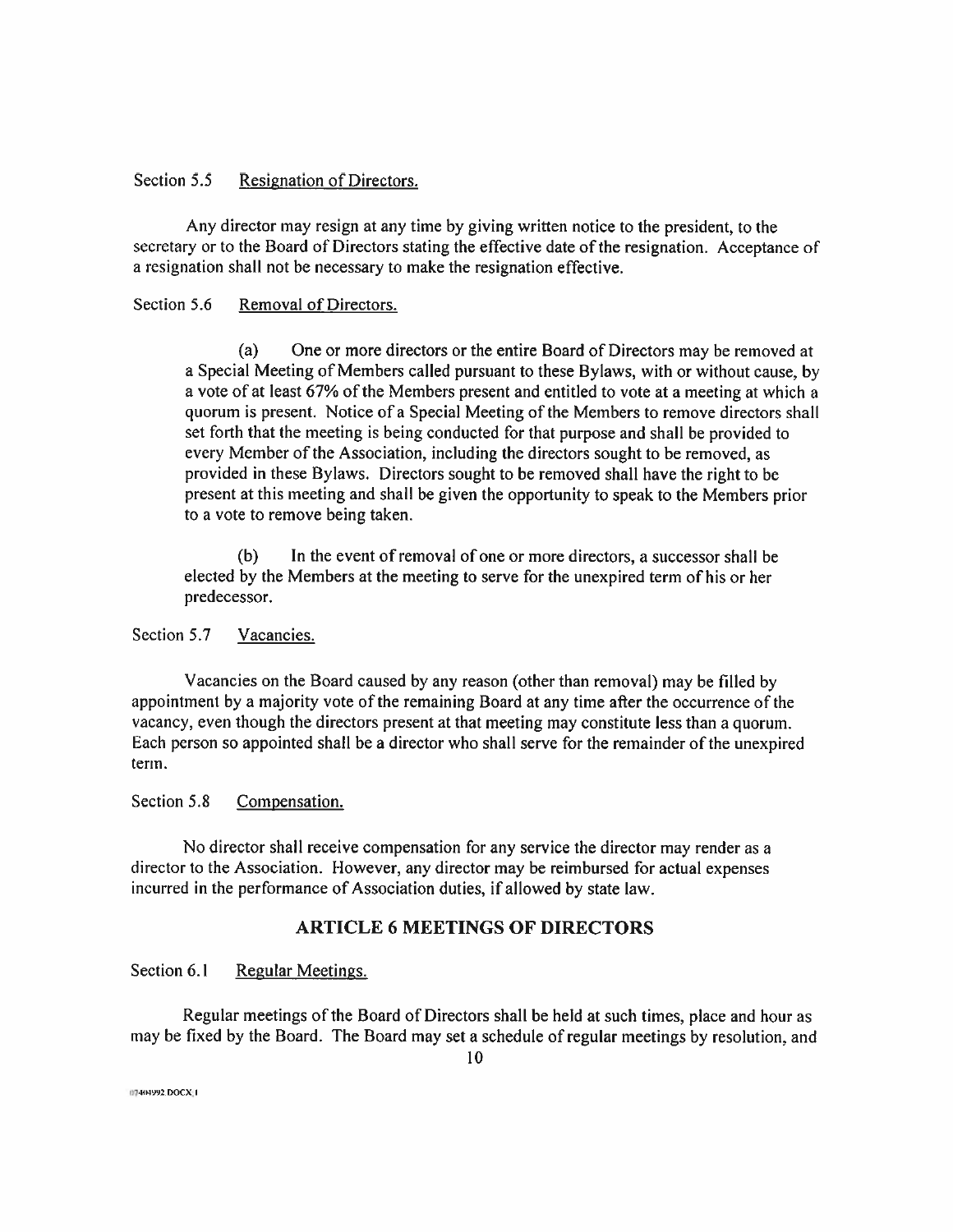no further notice is necessary to constitute such scheduled regular meetings.

## Section 6.2 Special Meetings.

Special meetings of the Board of Directors shall be held when called by the president of the Association, or by any two directors, after not less than two days' notice to each director.

#### Section 6.3 Notice of Board Meetings.

Except as provided in Section 6.1 above or below, written notice of each meeting of the Board shall be given by, or at the direction of, the secretary, by mailing a copy of the notice, postage prepaid, at least two days before the meeting, or by any other means permitted by the Colorado Revised Nonprofit Corporation Act, including, but not limited to, personal delivery, facsimile, and e-mail delivery, to each Board member entitled to vote, addressed to the Board member's address last appearing on the books of the Association, or supplied by a Board member to the Association for the purpose of notice. If a notice for a special meeting demanded pursuant to Section 6.2 is not given by the Board within <sup>30</sup> days after the date the written demand or demands are delivered to the Board, the directors signing the demand or demands may set the time and place of the meeting and give notice, pursuant to the above terms of Section 6.3 of these Bylaws. The notice shall specify the place, day and hour of the meeting, and, in the case of a special meeting, the purpose of the meeting.

Section 6.4 Location of Meetings and Open Meetings.

(a) All meetings of the Board of Directors shall be open to attendance by Members, as provided by applicable Colorado law.

(b) All meetings of the Board of Directors shall be held in the Community or in the Denver metropolitan area, unless all directors consent in writing to another location.

(c) All meetings of the Board of Directors may be conducted in person, via conference call, via electronic means, or via any other method permitted by applicable Colorado law.

(d) Rules and Regulations and amendments of the Articles of Incorporation and Bylaws may not be adopted in closed or executive sessions of the Board.

(e) For any executive session or closed Board meeting, minutes kept for that part of the meeting should only indicate that an executive session was held and the general subject of the executive session.

 $07404992$  DOCX:1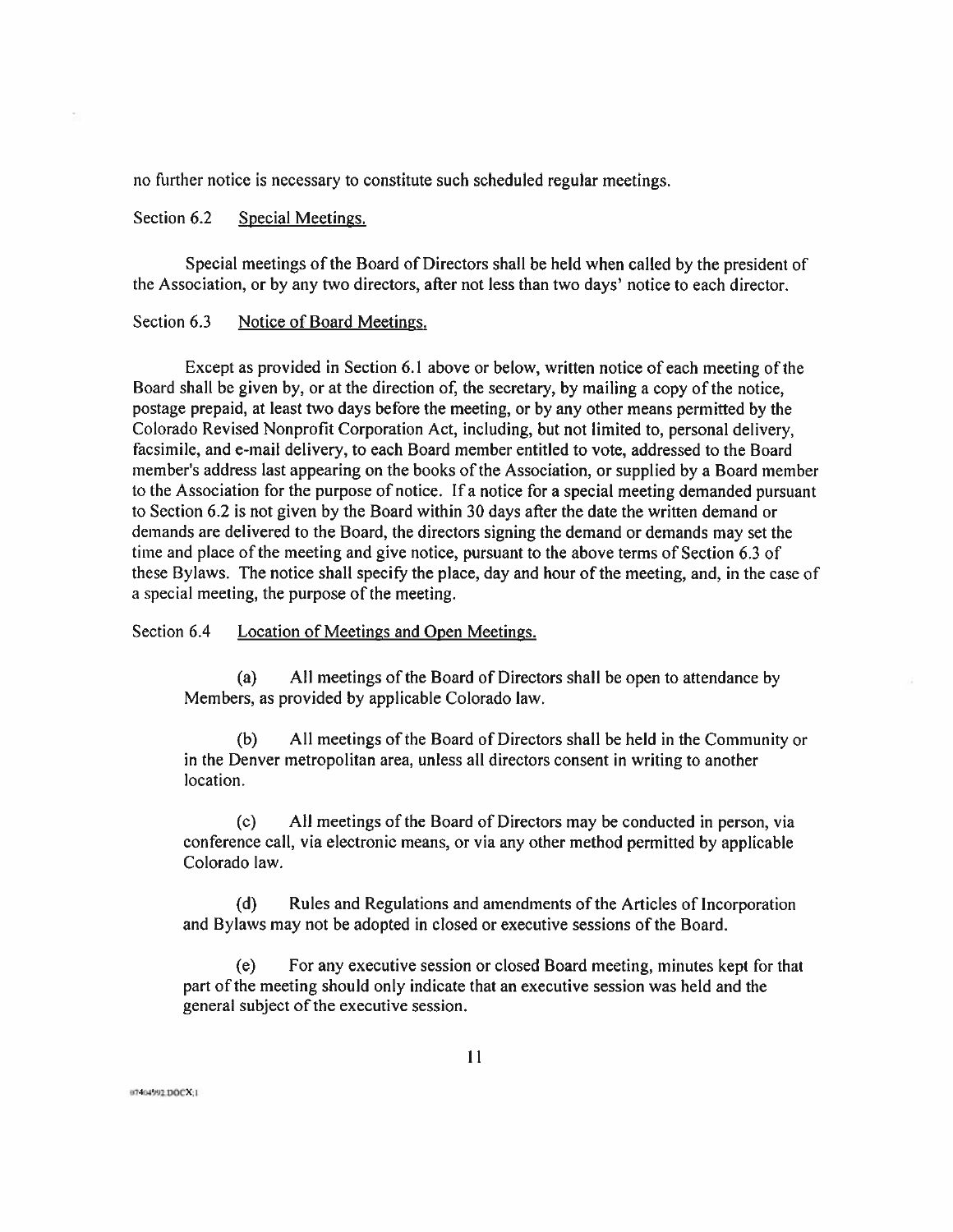## Section 6.5 Waiver of Notice.

Any director may waive notice ofany meeting in writing. Attendance by a director at any meeting of the Board shall constitute a waiver of notice. If all the directors are present at any meeting, no notice shall be required, and any business may be transacted at the meeting.

#### Section 6.6 Quorum.

At all meetings of the Board a majority of the directors currently in office shall constitute a quorum for the transaction of business, unless there are fewer than three directors, in which case all directors must be present to constitute a quorum. The votes of a majority of the directors present at a meeting at which a quorum is present shall constitute a decision of the Board unless there are fewer than three directors, in which case, unanimity of the directors is required to constitute a decision of the Board.

## Section 6.7 Proxies for Board Meetings.

For the purposes of casting a vote for or against a particular issue, a director may execute, in writing, a proxy to be held by another director. The proxy shall specify a yes or no vote on each particular issue for which the proxy was executed.

## Section 6.8 Consent to Corporate Action.

The directors shall have the right to take any action, except the adopting of a rule or regulation, in the absence of a meeting, which they could otherwise have taken at a meeting, by:

(a) Obtaining the unanimous verbal vote ofall directors which vote shall be noted in the minutes of the next meeting of the Board and ratified at that time; or

(b) Providing written notice to each director of a proposed action to be taken, which notice shall include the date and time by which the directors must respond to the proposed action ("Deadline") and shall state that failure to respond by the Deadline will have the same effect as abstaining in writing to a proposed action and failing to demand in writing that action not be taken without a meeting. Upon receiving written notice of a proposed action, each director, by the Deadline, may: (i) vote in writing for such action; (ii) vote in writing against such action; (iii) abstain in writing from voting; (iv) fail to respond or vote; or (v) demand in writing that action not be taken without a meeting.

 $(1)$  In the event the number of affirmative votes for the proposed action are cast in writing and not revoked by the Deadline equal or exceed the minimum number of votes that would be necessary to take such action at a meeting at which all of the directors then in office were present and voted, then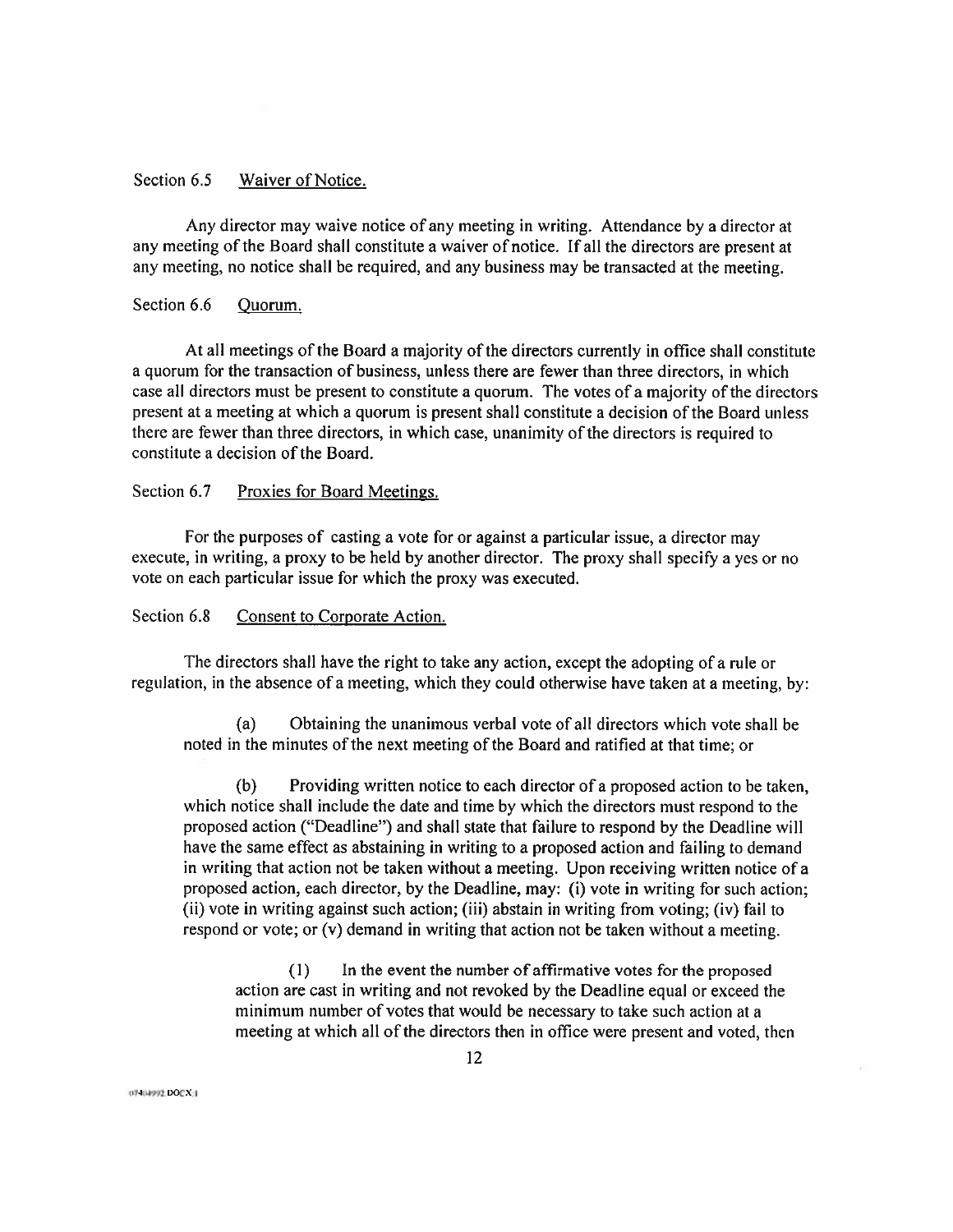the action is taken unless one or more directors demands that the action not be taken without a meeting. In the event action is taken pursuant to this provision, the action shall be noted in the minutes of the next meeting of the Board and ratified at that time.

(2) Any director who in writing has voted, abstained, or demanded action not be taken without a meeting pursuant to this Section may revoke such vote, abstention, or demand in writing, by the Deadline. <sup>A</sup> director's right to vote, abstention, or demand in writing, by the Deadline. A director's right to<br>demand that action not be taken without a meeting shall be deemed to have been<br>waived unless the Association receives such demand from the dire waived unless the Association receives such demand from the director in writing by the Deadline.

(c) Any action taken under subsections (a) and  $(b)(1)$  above shall have the same effect as though taken at a meeting of the directors and shall be effective at the end of the time stated in the notice for such proposed action.

## Section 6.9 Telephone or Electronic Communication in Lieu of Attendance.

<sup>A</sup> director may attend a meeting of the Board by using an electronic or telephonic communication method whereby the director may be heard by the other Members and may hear the deliberations of the other Members on any matter properly brought before the Board. The director's vote shall be counted and the presence noted as if that director were present in person.

#### Section 6.10 Unit Owner Participation.

Owners must be allowed to speak before the Board votes on any issue under discussion, The Board shall allow a reasonable number of persons to speak on each side of the issue, but the Board may place reasonable restrictions on the time allowed for each Owner to speak. Owners may also be allowed to speak at such other times as the Board, in its sole discretion, deems appropriate.

## ARTICLE 7 POWERS AND DUTIES OF THE BOARD OF DIRECTORS

Section 7.1 Powers and Duties.

The Board may act in all instances on behalf of the Association, except as provided in the Governing Documents or the Act. The Board shall have, subject to the limitations contained in the Declaration and the Act, the powers and duties necessary for the administration of the affairs of the Association and of the Community, and for the operation and maintenance of the Community as a first-class residential community, including the following powers and duties:

(a) Exercise any other powers conferred by the Governing Documents;

1U4<P4WJ DOCXil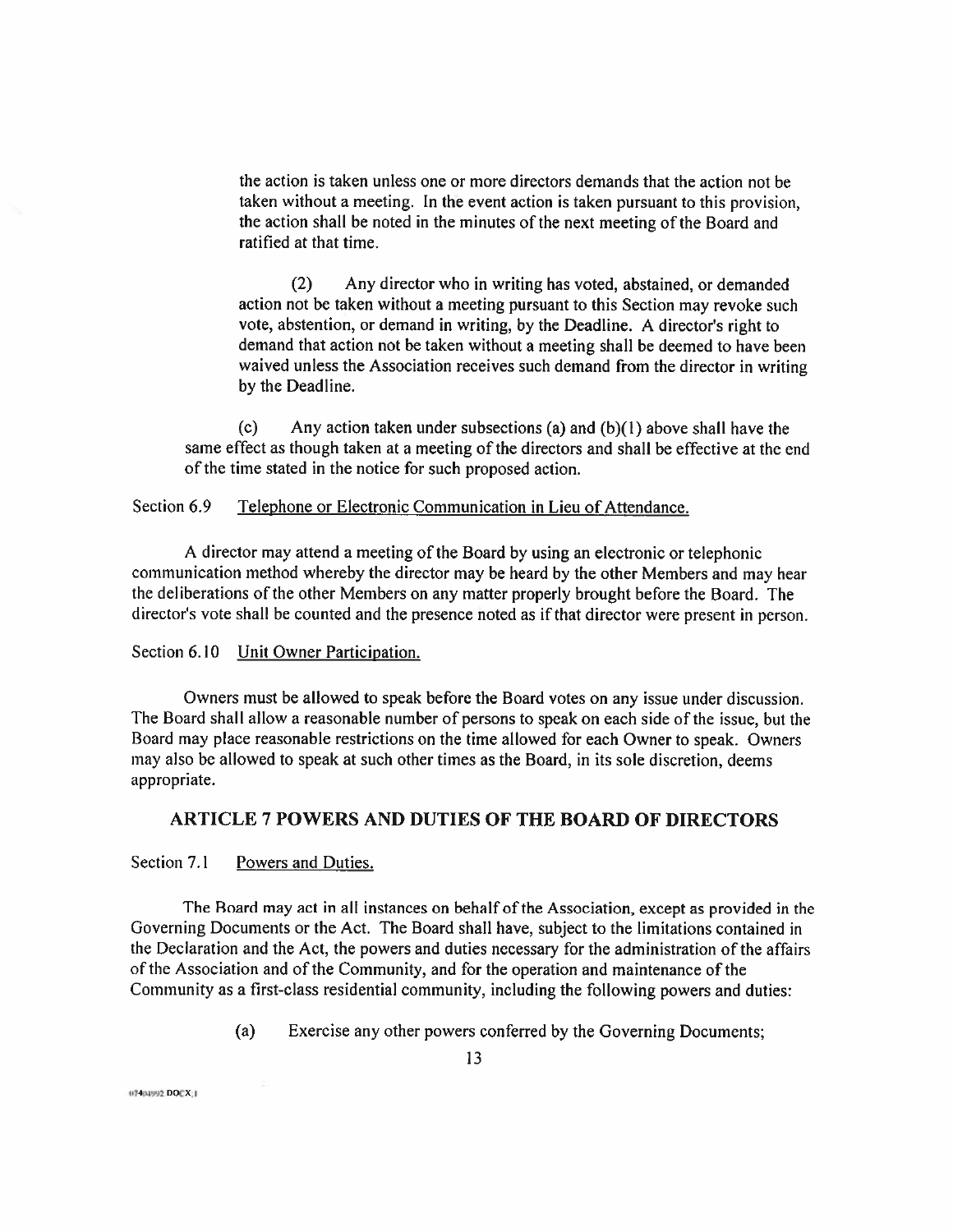(b) Adopt and amend Rules and Regulations, including responsible governance policies, procedures and rules and regulations as required by the Act, and including penalties for infraction thereof;

(c) Adopt and amend budgets (subject to any requirements ofthe Declaration and the Bylaws);

(d) To keep and maintain full and accurate books and records showing all of the receipts, expenses, or disbursements of the Association;

(e) Collect Assessments as provided by the Governing Documents;

(f) Employ <sup>a</sup> managing agent, independent contractors or employees as it deems necessary, and prescribe their duties;

(g) Institute, defend or intervene in litigation or administrative proceedings or seek injunctive relief for violations of the Governing Documents, and, in the Association's name, on behalf of the Association or two or more Owners, on matters affecting the Community;

(h) Provide Association disclosures required by, and pursuant to, the Act;

(i) Make contracts, administer financial accounts and incur liabilities in the name of the Association;

(j) Acquire, hold, encumber and convey, in the Association's name and in the ordinary course of business, any right, title or interest to real estate, pursuant to the consent requirements set forth in the Governing Documents, if any;

(k) Borrow funds and secure loans with an interest in future Assessments in order to pay for any expenditure or outlay required pursuant to the authority granted by the provisions of the recorded Declaration and these Bylaws, and to execute all such instruments evidencing such indebtedness as the Board of Directors may deem necessary and give security therefore, subject to the requirements set forth in the Declaration;

(I) Provide for the indemnification of the Association's directors and any person serving without compensation at the request of the Association, and maintain association professional liability insurance;

(m) Supervise all persons acting on behalf of and/or at the discretion of the Association;

(n) Procure and maintain liability and hazard insurance as set forth in the Governing Documents;

(o) Cause all persons having fiscal responsibilities for the assets of the Association to be insured and/or bonded, as it may deem appropriate;

- (p) Provide education to Owners on an annual basis; and
- (q) Exercise for the Association all powers, duties, rights and obligations in or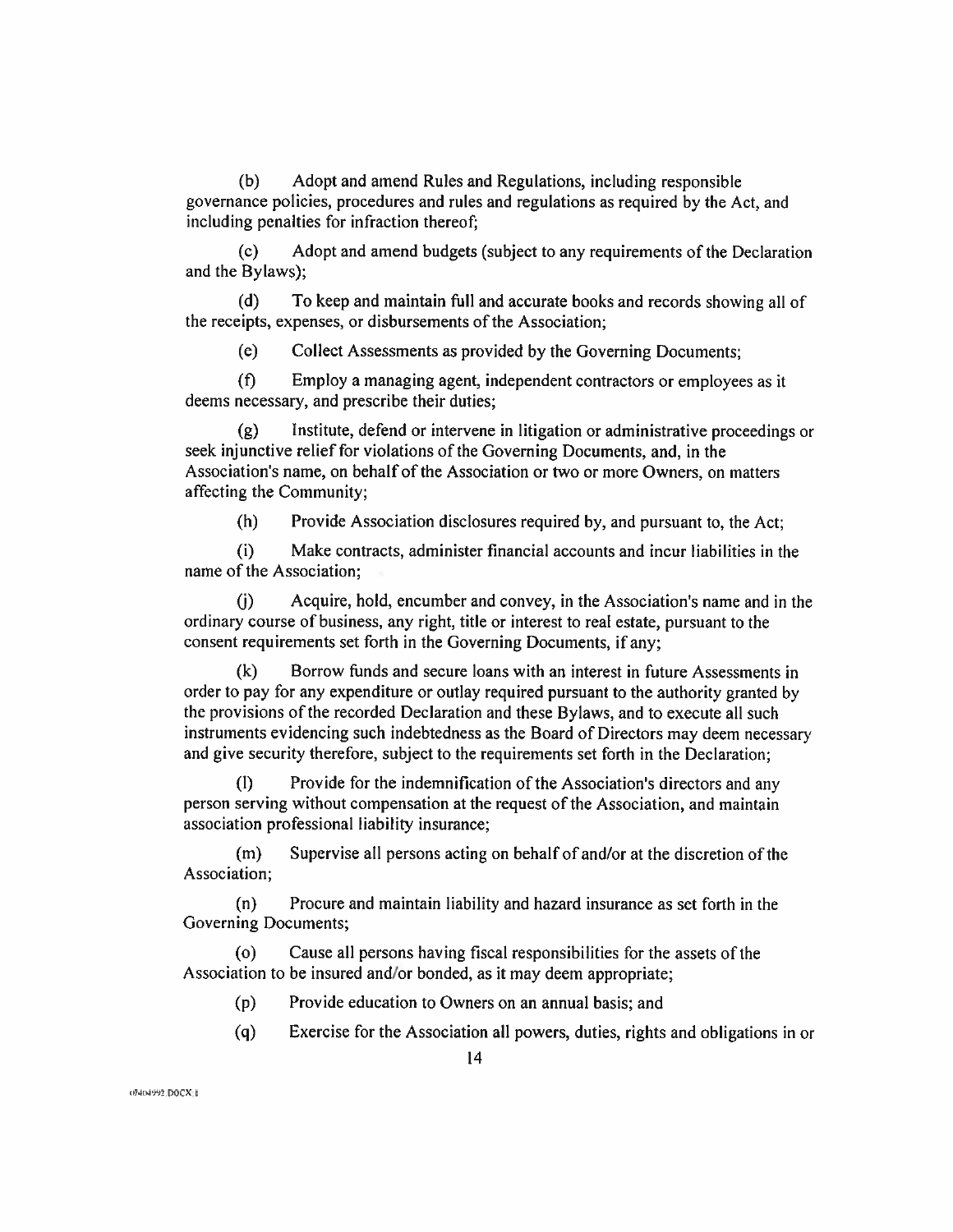delegated to the Association and not reserved to the membership by other provisions of the Governing Documents or the Act.

## Section 7.2 Managing Agent.

The Board may employ a managing agent at a compensation established by the Board, to perform duties and services authorized by the Board. The Board shall have the authority to delegate any of the powers and duties set forth in this Article to a managing agent. Regardless of any delegation to a managing agent, the members of the Board shall not be relieved of responsibilities under the Governing Documents or Colorado law.

Section 7.3 No Waiver.

The omission or failure of the Association or Owner to enforce the covenants, conditions, easements, uses, limitations, obligations, or other provisions of the Governing Documents shall not constitute or be deemed <sup>a</sup> waiver, modification, or release thereof, and the Board or the managing agent shall have the right to enforce the same at any time.

## ARTICLE 8 OFFICERS AND THEIR DUTIES

Section 8.1 Enumeration of Offices.

The officers of this Association shall be a president and vice-president, who shall at all times be members of the Board of Directors, a secretary and a treasurer, who are not required to be Directors, but shall be required to be Owners, and such other officers as the Board may from time to time create by resolution. Any two offices, except the offices of president and secretary, may be held by the same person.

Section 8.2 Election of Officers.

The officers shall be elected by the Board for one-year terms at the first meeting of the Board of Directors following each annual meeting of the Members.

Section 8.3 Special Appointments.

The Board may elect other officers as the affairs of the Association may require, each of The Board may elect other officers as the affairs of the Association may require, each period, have such authority, and perform such duties as the whom shall hold office for such period, have such authority, and perform su whom shall hold office for such period, h<br>Board may, from time to time, determine.

Section 8.4 Resignation and Removal.

Any officer may be removed from office with or without cause by a majority of the

07404992.DOCX:1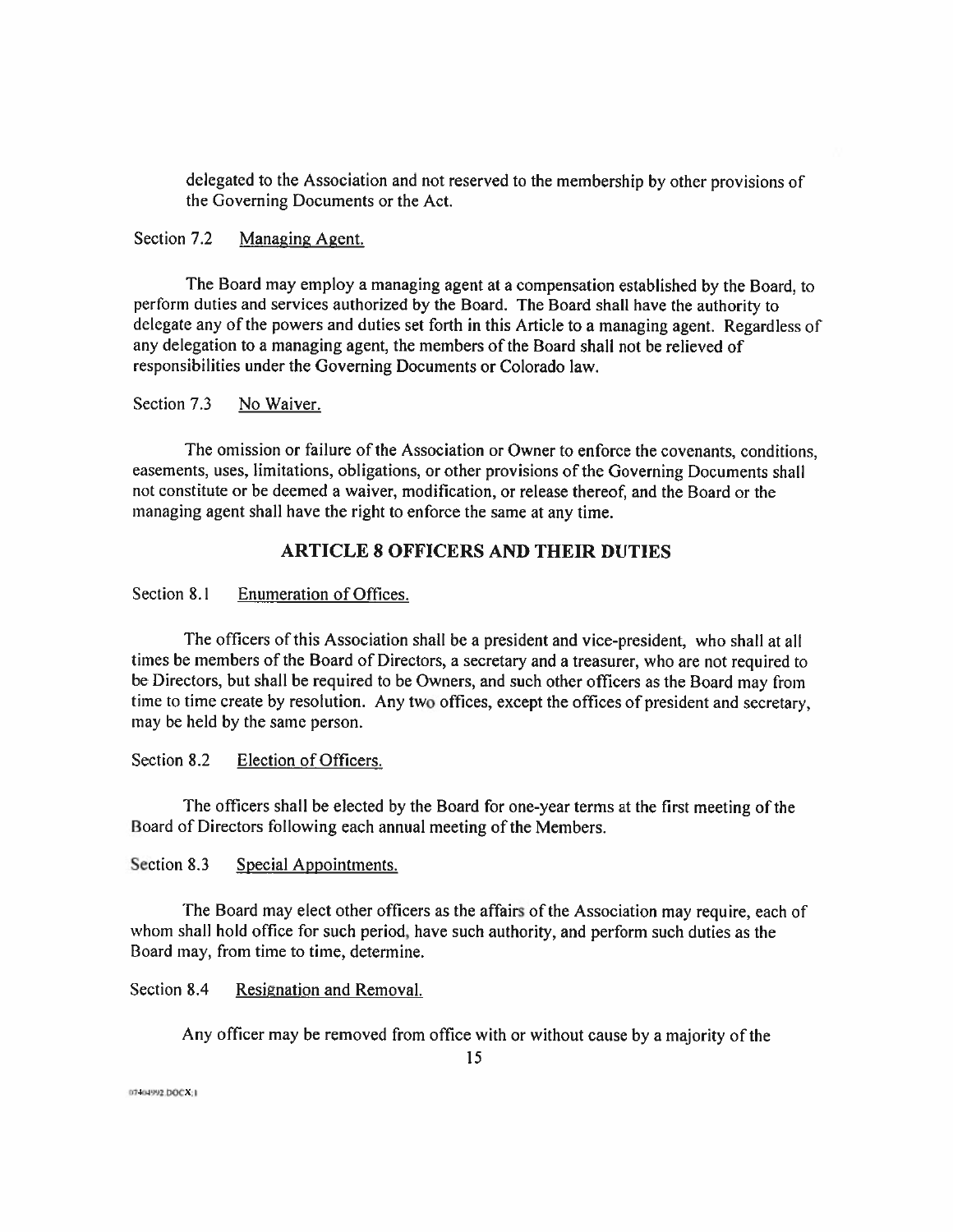Board of Directors. Any officer may resign at any time by giving written notice to the Board, the president or the secretary. <sup>A</sup> resignation shall take effect on the date of receipt of a notice or at any later time specified therein. Acceptance of a resignation shall not be necessary to make it effective.

## Section 8.5 Vacancies.

<sup>A</sup> vacancy in any office may be filled by appointment by the Board by majority vote of the Board. The officer appointed to the vacancy shall serve for the remainder of the term of the officer replaced.

Section 8.6 Duties.

The duties of the officers are as follows:

(a) President. The president shall have all of the general powers and duties which are incident to the office of president of a Colorado nonprofit corporation. Specifically, the president shall have the power to preside at all meetings of the Board of Directors and of the Members; appoint committees; see that orders and resolutions of the Board are carried out; sign contracts, leases and other written instruments; direct, supervise, coordinate and have general control over the day-to-day affairs of the Association.

(b) Vice President. The vice president shall take the place of the president and perform the president's duties whenever the president is absent or unable to act. If neither the president nor the vice president is able to act, the Board of Directors shall and perform are president s dates whenever the president is absent of diffuse to det. If<br>neither the president nor the vice president is able to act, the Board of Directors shall<br>appoint some other director to act in the p victure the president not the vice president is able to act, the Board of Directors shall<br>appoint some other director to act in the place of the president on an interim basis. The<br>vice president shall also perform other du president.

(c) Secretary. The secretary shall record the votes and maintain the minutes of all meetings and proceedings ofthe Board and of the Members; serve notice of meetings of the Board and of the Members; keep appropriate current records showing the meetings of the Board and of the Members; keep appropriate current records showing th<br>Members of the Association together with their addresses; cause Association records to<br>be kept and maintained; and perform such other du be kept and maintained; and perform such other duties incident to the office of secretary or as required by the Board.

(d) Treasurer. The treasurer shall be responsible for the receipt, deposit and disbursement of Association funds and securities and for maintenance of full and accurate financial records; shall prepare an annual budget and a statement of income and expenditures to be presented to the membership, and deliver a copy of each to the Members. The treasurer shall perform all duties incident to the office of treasurer and such other duties as may be assigned by the Board of Directors.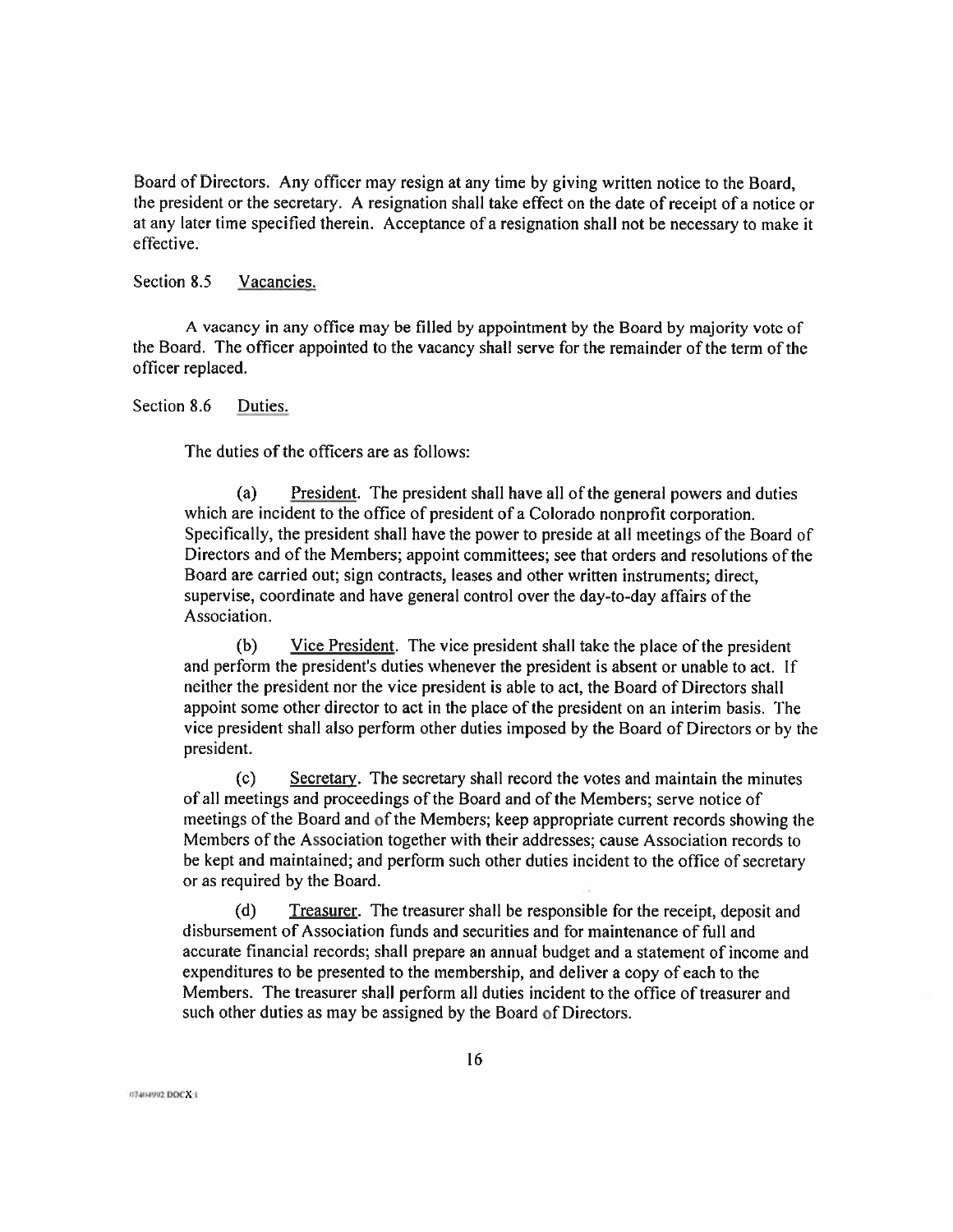## Section 8.7 Delegation.

Any officer duties may be delegated to the managing agent, committee, or another Board member; provided, however, the officer shall not be relieved of any responsibility under this Section or under Colorado law.

## Section 8.8 Requirements for Association Funds and Financial Statements.

Pursuant to the Act, if the Association has 30 or more Units, and the Association delegates powers of the Board or officers relating to collection, deposit, transfer or disbursement ofAssociation funds to other persons or to a manager or managing agent, the Association requires the following:

(a) That the other persons or managing agent maintain fidelity insurance coverage or <sup>a</sup> bond in an amount not less than \$50,000 or such higher amount as the Board may require;

(b) The other persons or managing agent maintain all funds and accounts of the Association separate from the funds and accounts of other associations managed by the other persons or managing agent and maintain all reserve accounts of each association so managed separate from operational accounts of the Association;

(c) That an annual accounting for Association funds and a financial statement be prepared and presented to the Association by the managing agent, a public accountant or a certified public accountant.

## ARTICLE 9 COMMITTEES

Section 9.1 Designated Committees.

The Association may create committees and appoint such committee members as deemed appropriate in carrying out its purposes, including a Nominating Committee and an Architectural Review Committee. Committee chair persons must meet the same qualifications to serve as Board members must meet to serve on the Board, as set forth in these Bylaws. Committees shall have authority to act only to the extent designated in the Governing Documents or delegated by the Board. The Board shall also have the power to remove any and all committee members with or without cause and to terminate any such committee.

## Section 9.2 Open Committee Meetings.

All committee meetings shall be open to attendance by Members, as provided by applicable law.

n?4mw2.DOCX I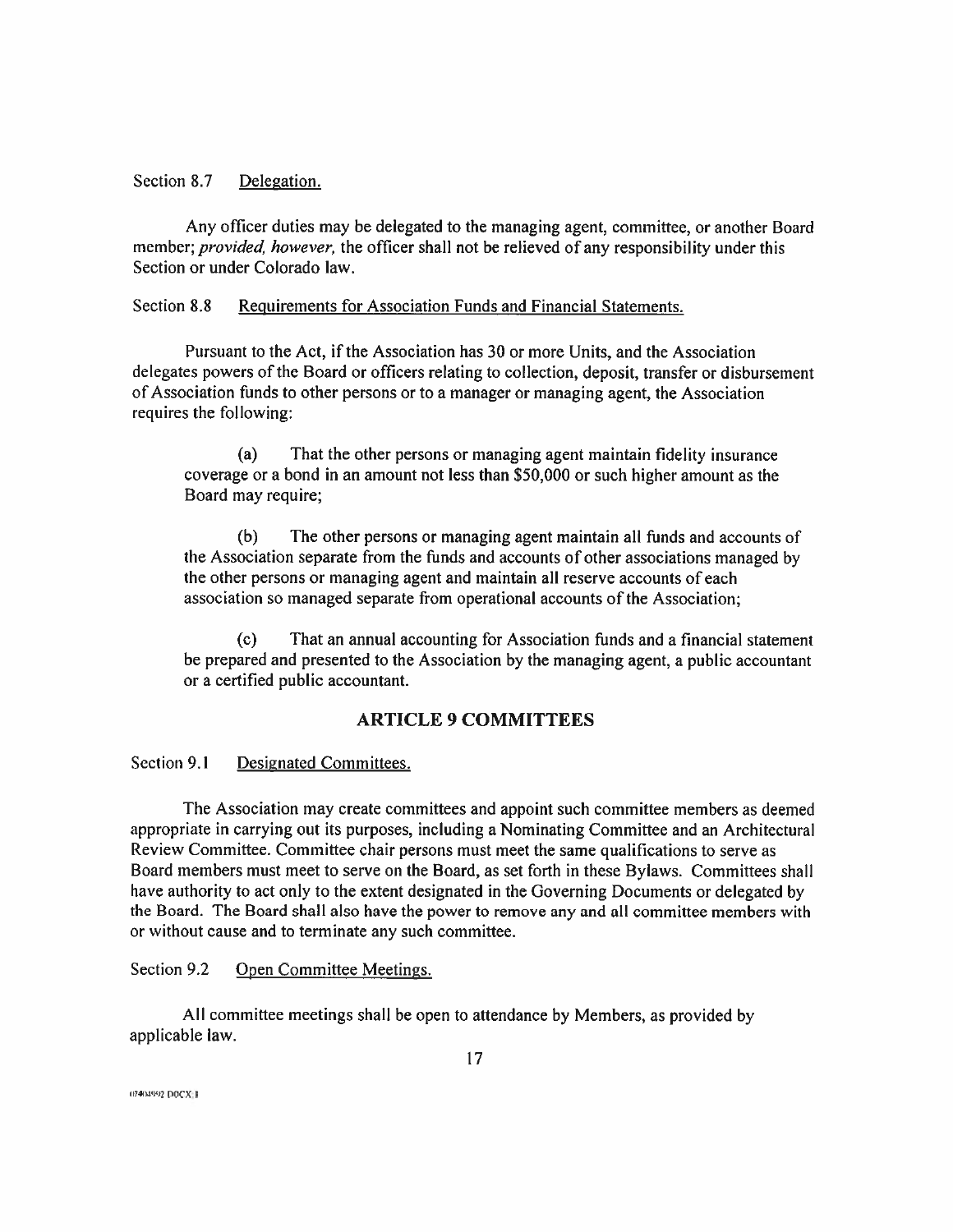## ARTICLE 10 BOOKS AND RECORDS

#### Section 10.1 Association Records.

The Association records will be available for production to Owners in accordance with statutory requirements, which may be clarified further in a policy adopted by the Board of Directors.

## Section 10.2 Minutes and Presumptions Under the Minutes.

Minutes or any similar record of the meetings of Members, or of the Board of Directors, when signed by the secretary or acting secretary of the meeting, shall be presumed to truthfully evidence the matters set forth therein. <sup>A</sup> recitation in any such minutes that notice ofthe meeting was properly given shall be prima facie evidence that the notice was given.

Section 10.3 Examination.

The Association records shall at all times, during normal business hours and after at least ten days written notice, or at the next scheduled Board meeting ifwithin <sup>30</sup> days ofwritten request, be subject to inspection and copying by any Member, at his or her expense, except documents determined by the Board to be withheld under the inspection ofrecords policy ofthe Association in accordance with the Act. Any Owner's request to inspect and copy Association records must describe with reasonable particularity what records are requested. The Association may charge the actual costs for copying of the records, as clarified further in its inspection of records policy.

## ARTICLE 11 AMENDMENTS

Section 11.1 Bylaw Amendments.

(a) These Bylaws may be amended by:

The affirmative vote of a majority of the members of the Board of Directors at a duly constituted meeting; provided, however, no amendment shall be made to the quorum requirement, to the qualifications, powers and duties of the Board, or to the terms of Directors without the affirmative vote of Members holding at least a majority of the votes entitled to be cast in the Association who are present and voting, in person or by proxy, at a regular or special meeting of the Members at which a quorum, as set forth in these Bylaws, is present; or (i)

(ii) The affirmative vote of Members holding at least a majority of the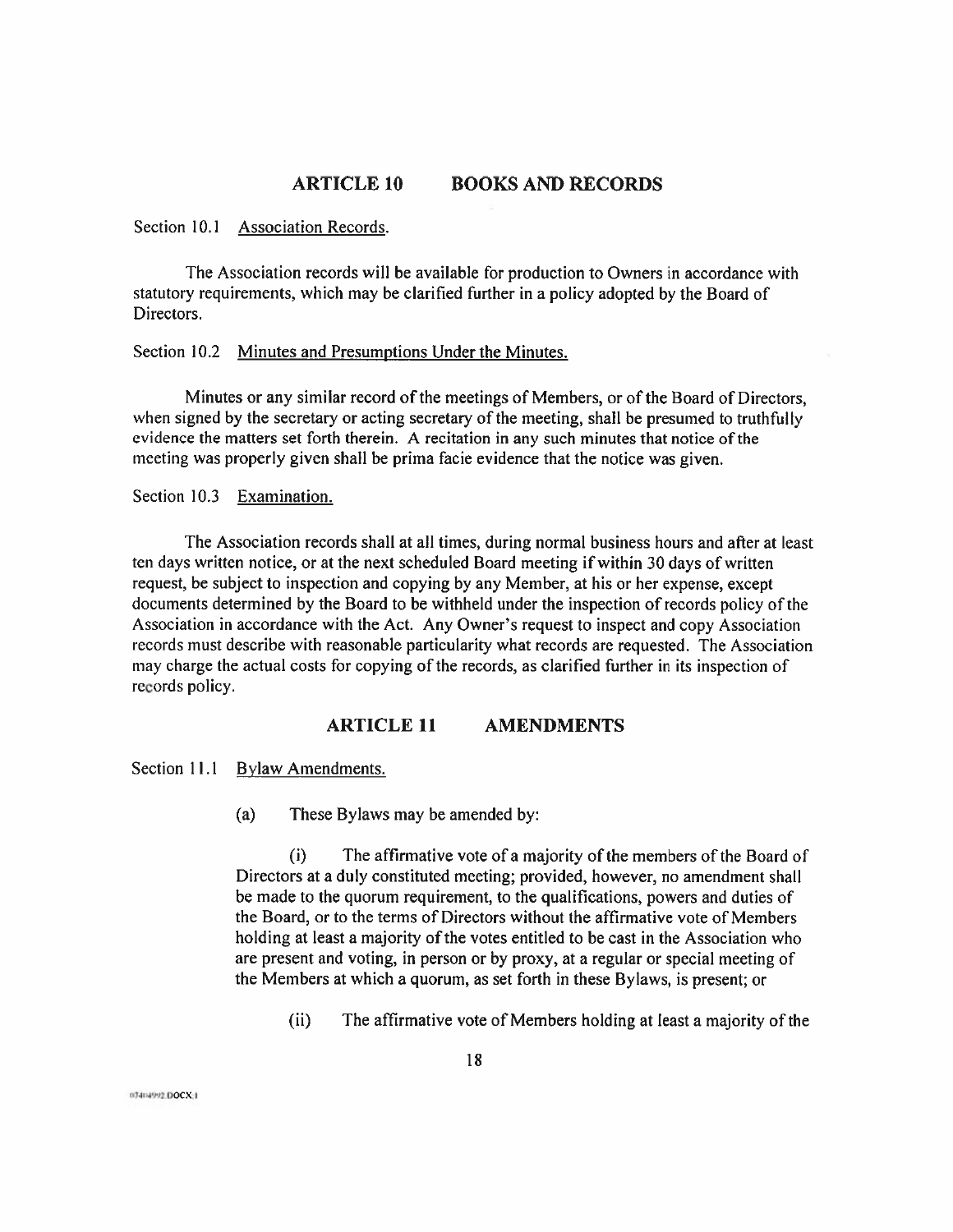votes entitled to be cast in the Association present and voting, in person or by proxy, at a regular or special meeting of the Members called for such purpose at which a quorum is present, provided that notice has been sent to all Members pursuant to these Bylaws, and such notice sets forth that the meeting is being conducted for the purpose of amendment.

(b) Notwithstanding anything to the contrary in these Bylaws, these Bylaws may be amended by the Board of Directors, without Member approval, to comply with any statutory or judicial requirements.

## ARTICLE 12 INDEMNIFICATION

Section 12.1 Obligation to Indemnify.

The Association shall indemnify any person who was or is a party, or is threatened to be made a party, to any threatened, pending or completed action, suit or proceeding, whether civil, criminal, administrative or investigative; by reason ofthe fact that the person is or was a director, officer or committee member of the Association; provided the person is or was serving at the request of the Association in such capacity; and provided that the person: (a)

(i) acted in good faith, and;

(ii) in a manner that the person reasonably believed to be in the best interests of the Association, and;

(iii) with respect to any claimed criminal action or proceeding, had no reasonable cause to believe the conduct was unlawful.

The determination of any action, suit or proceeding by judgment, order, settlement or conviction, or upon a plea of *nolo contendere* or its equivalent, shall not of itself create a presumption that the person did not act in good faith and in a manner reasonably believed to be in the best interests of the Association and, with respect to any criminal action or proceeding, had no reasonable cause to believe the conduct was unlawful.

(b) Notwithstanding anything in subsection (a) above, unless a court of competent jurisdiction determines that, in view of all circumstances of the case, the person is fairly and reasonably entitled to expenses, no indemnification shall be made:

 $(i)$  In connection with a proceeding by or in the right of the Association, where the person has been adjudged to be liable to the Association; or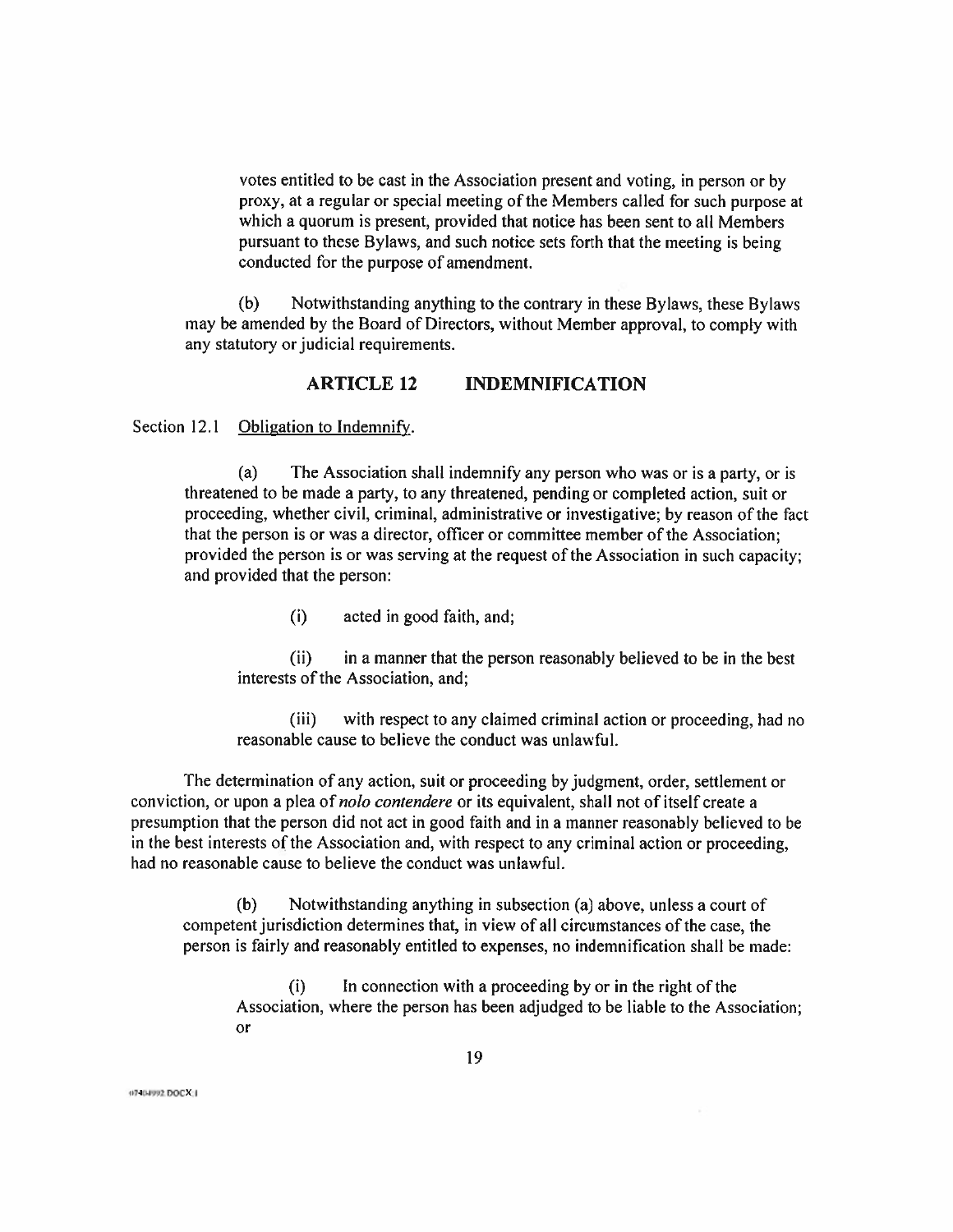(ii) In connection with any other proceeding charging that the person received an improper personal benefit, whether or not involving action in an official capacity, the person has been adjudged liable on the basis the person received an improper personal benefit.

(c) To the extent that the person has been wholly successful on the merits in defense of any action, suit or proceeding as described above, the person shall be indemnified against actual and reasonable expenses (including expert witness fees, attorney fees and costs) incurred in connection with the action, suit or proceeding.

#### Section 12.2 Determination Required.

or

(a) The Board of Directors shall determine whether the person requesting indemnification has met the applicable standard of conduct set forth above. The determination shall be made by the Board of Directors by a majority vote of a quorum consisting of those members of the Board of Directors who were not parties to the action suit or proceeding.

(b) If a quorum cannot be obtained as contemplated above or if a quorum has been obtained and the Board so directs, a determination may be made, at the discretion of the Board, by:

(i) independent legal counsel selected by a majority of the full Board;

(ii) by the voting members, but voting members who are also at the same time seeking indemnification may not vote on the determination.

## Section 12.3 Payment in Advance of Final Disposition.

The Association shall pay for or reimburse the reasonable expenses as described above in advance of final disposition of the action, suit or proceeding if the person requesting indemnification provides the Board of Directors with:

(a) A written affirmation of that person's good faith belief that he or she has met the standard of conduct described above and;

 $(b)$  A written statement that the person shall repay the advance if it is ultimately determined that he or she did not meet the standard of conduct described above.

(IT-KMW2.DOCX.I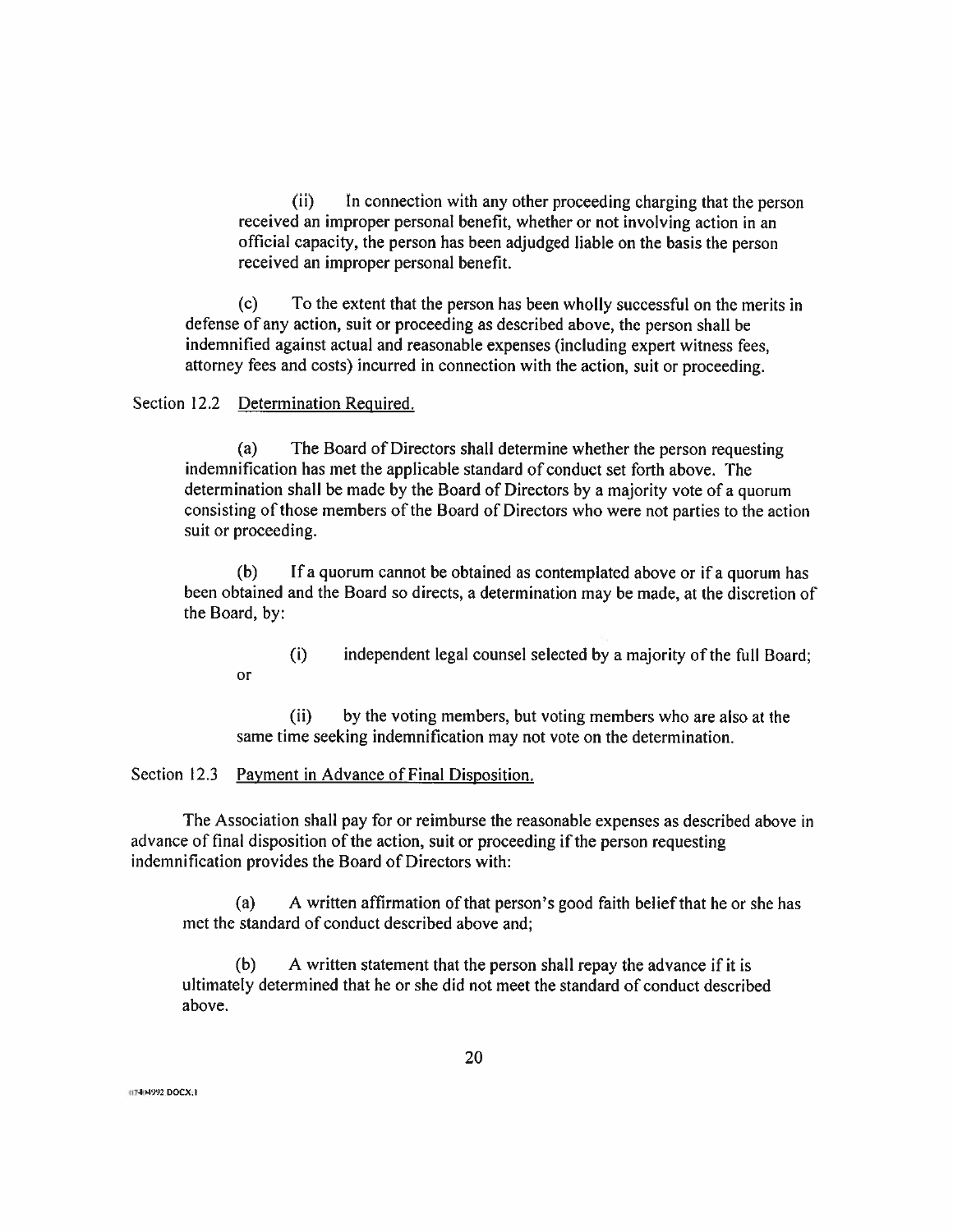Section 12.4 No Limitation of Rights.

The indemnification provided in this Article shall not be deemed exclusive of nor a limitation upon any other rights to which those indemnified may be entitled under any bylaw, agreement, vote of the Members or disinterested members of the Board of Directors, or otherwise, nor by any rights which are granted pursuant to C.R.S. §38-33.3-101, et seq., and the Colorado Revised Nonprofit Corporation Act, as those statutes may be amended from time to time.

#### Section 12.5 Directors and Officers Insurance.

The Association shall purchase and maintain insurance on behalf of any person who is or was a member of the Board of Directors, the manager, committee members, or anyone acting at the direction of the Board, covering defense and liability expenses arising out of any action, suit or proceeding asserted against the person by virtue of the person's actions on behalf of the Association or at the direction of the Board, whether or not the Association would have the power to indemnify the person against liability under provisions of this Article.

## ARTICLE 13 MISCELLANEOUS

Section 13.1 Fiscal Year.

The Board has the right to establish and, from time to time, change the fiscal year ofthe Association.

Section 13.2 Notices.

All notices to the Association or the Owners shall be delivered in accordance with Colorado law.

Section 13.3 Conflicts.

In the case of any conflicts between the Declaration and these Bylaws or the Articles of Incorporation, the terms of the Declaration shall control. In the case of any conflicts between the Articles of Incorporation and these Bylaws, the terms of the Articles of Incorporation shall control.

#### **CERTIFICATION**

ii7464992.DOCX:1